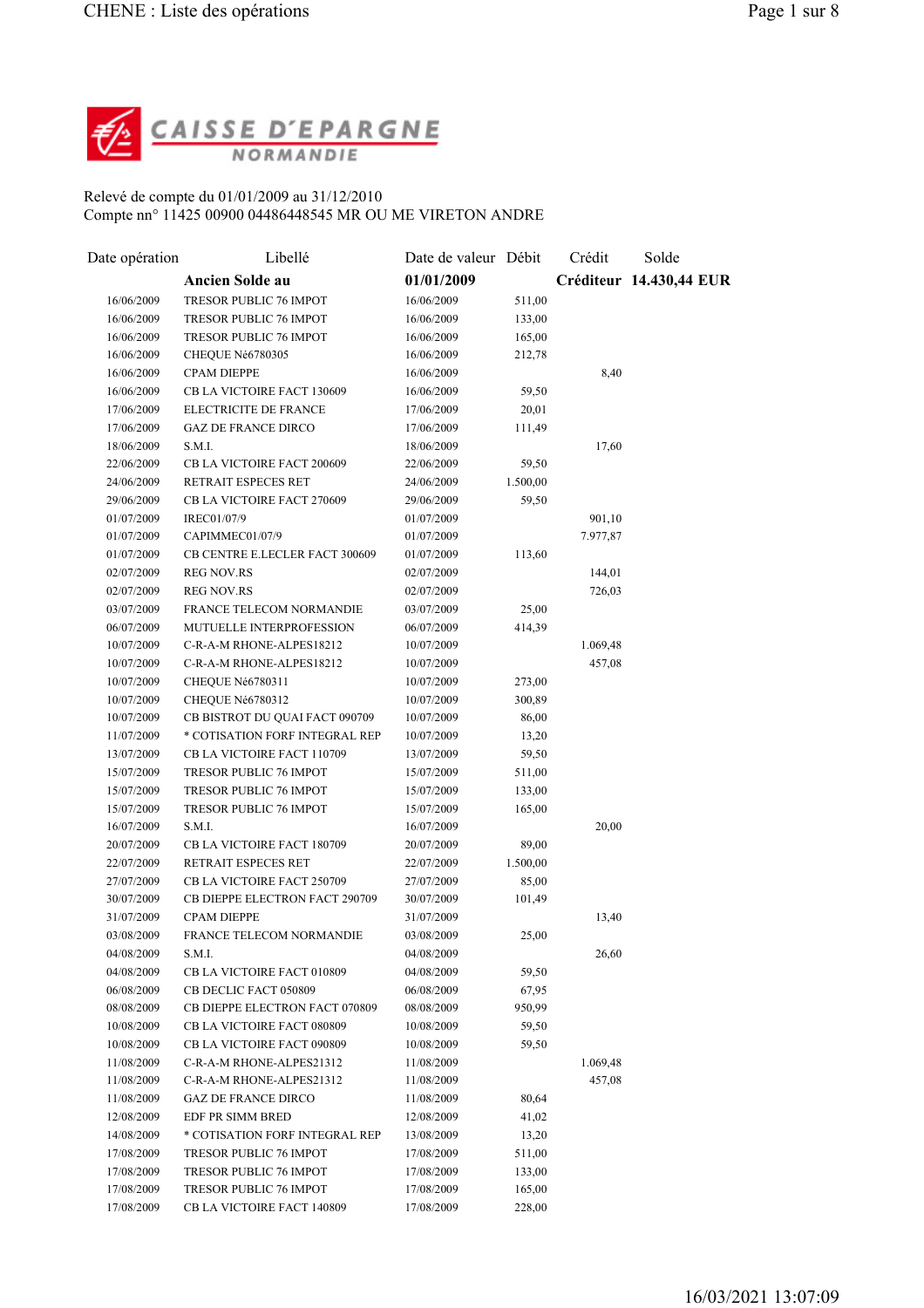| 19/08/2009 | S.M.I.                            | 19/08/2009 |          | 19,80    |
|------------|-----------------------------------|------------|----------|----------|
| 19/08/2009 | CB AUCHAN DIEPPE FACT 180809      | 19/08/2009 | 111,48   |          |
| 24/08/2009 | <b>CB LA VICTOIRE FACT 220809</b> | 24/08/2009 | 58,50    |          |
| 31/08/2009 | CB LA VICTOIRE FACT 290809        | 31/08/2009 | 59,50    |          |
| 01/09/2009 | FRANCE TELECOM NORMANDIE          | 01/09/2009 | 26,13    |          |
| 07/09/2009 | CB SAS MARINE FACT 050909         | 07/09/2009 | 68,50    |          |
| 08/09/2009 | CB SAS MARINE FACT 060909         | 08/09/2009 | 93,50    |          |
| 08/09/2009 | CB LE CENTRAL FACT 070909         | 08/09/2009 | 52,90    |          |
| 09/09/2009 | CHEQUE Né6780314                  | 09/09/2009 |          |          |
| 10/09/2009 | C-R-A-M RHONE-ALPES24412          | 10/09/2009 | 600,00   |          |
|            | C-R-A-M RHONE-ALPES24412          |            |          | 1.069,48 |
| 10/09/2009 |                                   | 10/09/2009 |          | 457,08   |
| 10/09/2009 | CB SARL BKL FACT 090909           | 10/09/2009 | 55,60    |          |
| 11/09/2009 | <b>GAZ DE FRANCE DIRCO</b>        | 11/09/2009 | 80,64    |          |
| 11/09/2009 | CB FLEUR DE SEL FACT 100909       | 11/09/2009 | 71,20    |          |
| 14/09/2009 | EDF PR SIMM BRED                  | 14/09/2009 | 41,02    |          |
| 14/09/2009 | <b>CB SARL BKL FACT 120909</b>    | 14/09/2009 | 56,50    |          |
| 15/09/2009 | * COTISATION FORF INTEGRAL REP    | 14/09/2009 | 13,46    |          |
| 15/09/2009 | <b>TRESOR PUBLIC 76 IMPOT</b>     | 15/09/2009 | 511,00   |          |
| 15/09/2009 | <b>TRESOR PUBLIC 76 IMPOT</b>     | 15/09/2009 | 133,00   |          |
| 15/09/2009 | <b>TRESOR PUBLIC 76 IMPOT</b>     | 15/09/2009 | 165,00   |          |
| 16/09/2009 | CB HOTEL DE FRANCE FACT 140909    | 16/09/2009 | 164,00   |          |
| 18/09/2009 | <b>CB SAS MARINE FACT 170909</b>  | 18/09/2009 | 54,50    |          |
| 18/09/2009 | CB NORMANDIE CARAM FACT 170909    | 18/09/2009 | 35,10    |          |
| 21/09/2009 | CB LA VICTOIRE FACT 190909        | 21/09/2009 | 59,50    |          |
| 22/09/2009 | <b>RETRAIT ESPECES RET</b>        | 22/09/2009 | 1.500,00 |          |
| 23/09/2009 | CB AUCHAN DIEPPE FACT 220909      | 23/09/2009 | 78,52    |          |
| 25/09/2009 | CHEQUE Né6780316                  | 25/09/2009 | 79,49    |          |
| 28/09/2009 | CHEQUE Né6780315                  | 28/09/2009 | 35,00    |          |
| 28/09/2009 | CB LA VICTOIRE FACT 260909        | 28/09/2009 | 59,50    |          |
| 01/10/2009 | CAPIMMEC01/10/9                   | 01/10/2009 |          | 7.977,87 |
| 01/10/2009 | IREC01/10/9                       | 01/10/2009 |          | 901,10   |
| 02/10/2009 | <b>REG NOV.RS</b>                 | 02/10/2009 |          | 144,01   |
| 02/10/2009 | <b>REG NOV.RS</b>                 | 02/10/2009 |          | 726,03   |
| 02/10/2009 | <b>FRANCE TELECOM NORMANDIE</b>   | 02/10/2009 | 29,18    |          |
| 05/10/2009 | MUTUELLE INTERPROFESSION          | 05/10/2009 | 414,39   |          |
| 05/10/2009 | CB LA VICTOIRE FACT 031009        | 05/10/2009 | 104,00   |          |
| 07/10/2009 | <b>CPAM DIEPPE</b>                | 07/10/2009 |          | 16,56    |
| 09/10/2009 | CHEQUE Né6780318                  | 09/10/2009 | 315,43   |          |
| 09/10/2009 | <b>CPAM DIEPPE</b>                | 09/10/2009 |          | 21,00    |
| 09/10/2009 | S.M.I.                            | 09/10/2009 |          | 82,04    |
| 12/10/2009 | C-R-A-M RHONE-ALPES27412          | 12/10/2009 |          | 1.069,48 |
| 12/10/2009 | C-R-A-M RHONE-ALPES27412          | 12/10/2009 |          | 457,08   |
| 12/10/2009 | CHEQUE Né6780317                  | 12/10/2009 | 36,00    |          |
| 12/10/2009 | <b>GAZ DE FRANCE DIRCO</b>        | 12/10/2009 | 80,64    |          |
| 12/10/2009 | CB LA VICTOIRE FACT 101009        | 12/10/2009 | 59,50    |          |
| 13/10/2009 | S.M.I.                            | 13/10/2009 |          | 20,00    |
| 13/10/2009 | EDF PR SIMM BRED                  | 13/10/2009 | 41,02    |          |
| 15/10/2009 | * COTISATION FORF INTEGRAL REP    | 14/10/2009 | 13,46    |          |
| 15/10/2009 | TRESOR PUBLIC 76 IMPOT            | 15/10/2009 | 511,00   |          |
| 15/10/2009 | TRESOR PUBLIC 76 IMPOT            | 15/10/2009 | 115,00   |          |
| 15/10/2009 | TRESOR PUBLIC 76 IMPOT            | 15/10/2009 | 165,00   |          |
| 19/10/2009 | CB DIEPPE ELECTRON FACT 171009    | 19/10/2009 | 349,50   |          |
|            |                                   |            |          |          |
| 19/10/2009 | CB LA VICTOIRE FACT 171009        | 19/10/2009 | 59,50    |          |
| 20/10/2009 | RETRAIT ESPECES RET               | 20/10/2009 | 1.500,00 |          |
| 21/10/2009 | CHEQUE Né6780313                  | 21/10/2009 | 43,70    |          |
| 24/10/2009 | CB DIEPPE ELECTRON FACT 231009    | 24/10/2009 | 37,90    |          |
| 26/10/2009 | CB LA VICTOIRE FACT 241009        | 26/10/2009 | 59,50    |          |
| 28/10/2009 | CB AUCHAN DIEPPE FACT 271009      | 28/10/2009 | 98,61    |          |
| 29/10/2009 | CHEQUE Né6780320                  | 29/10/2009 | 99,00    |          |
| 02/11/2009 | FRANCE TELECOM NORMANDIE          | 02/11/2009 | 37,88    |          |
| 02/11/2009 | CB LA VICTOIRE FACT 311009        | 02/11/2009 | 59,50    |          |
| 04/11/2009 | <b>CPAM DIEPPE</b>                | 04/11/2009 |          | 5,05     |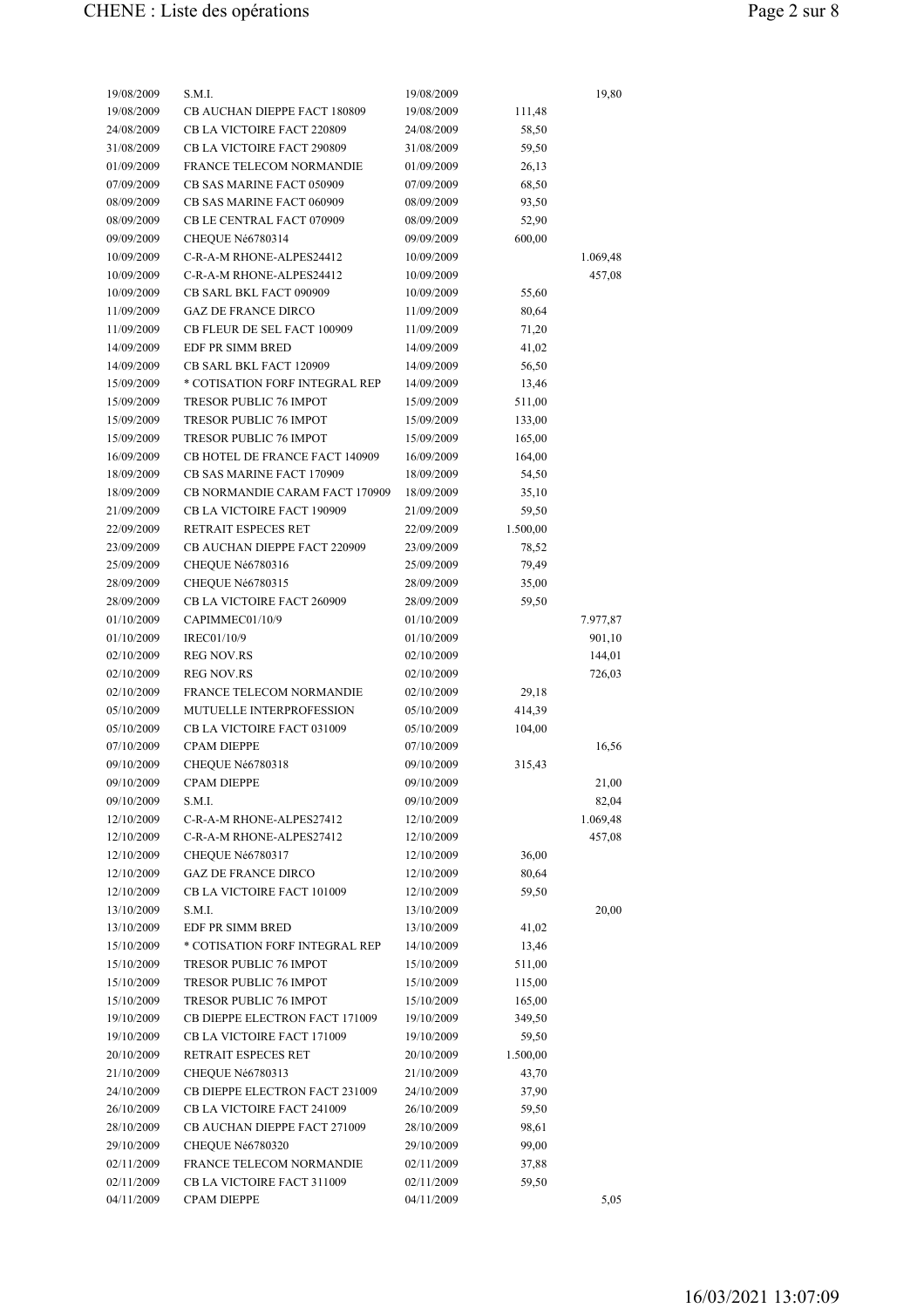| 06/11/2009 | S.M.I.                         | 06/11/2009 |           | 26,60     |
|------------|--------------------------------|------------|-----------|-----------|
| 09/11/2009 | CHEQUE Né6780321               | 09/11/2009 | 39,00     |           |
| 09/11/2009 | <b>CPAM DIEPPE</b>             | 09/11/2009 |           | 7,65      |
| 10/11/2009 | C-R-A-M RHONE-ALPES30512       | 10/11/2009 |           | 1.069,48  |
| 10/11/2009 | C-R-A-M RHONE-ALPES30512       | 10/11/2009 |           | 457,08    |
| 10/11/2009 | CHEQUE Né6780319               | 10/11/2009 | 9,30      |           |
| 12/11/2009 | <b>GAZ DE FRANCE DIRCO</b>     | 12/11/2009 | 80,64     |           |
| 12/11/2009 | EDF PR SIMM BRED               | 12/11/2009 | 41,02     |           |
| 12/11/2009 | S.M.I.                         | 12/11/2009 |           | 19,80     |
| 13/11/2009 | * COTISATION FORF INTEGRAL REP | 13/11/2009 | 13,46     |           |
| 16/11/2009 | CHEQUE Né6780322               | 16/11/2009 | 22,00     |           |
| 16/11/2009 | FT INTERNET ORANGE             | 16/11/2009 | 46,32     |           |
| 16/11/2009 | <b>TRESOR PUBLIC 76 IMPOT</b>  | 16/11/2009 | 50,00     |           |
| 16/11/2009 | <b>TRESOR PUBLIC 76 IMPOT</b>  | 16/11/2009 | 165,00    |           |
| 16/11/2009 | CB LA VICTOIRE FACT 141109     | 16/11/2009 | 59,50     |           |
| 18/11/2009 | RETRAIT ESPECES RET            | 18/11/2009 | 1.500,00  |           |
| 18/11/2009 | CB CENTRE E.LECLER FACT 171109 | 18/11/2009 | 83,86     |           |
| 23/11/2009 | CB LA VICTOIRE FACT 211109     | 23/11/2009 | 70,00     |           |
| 30/11/2009 | CB AUCHAN DIEPPE FACT 271109   | 30/11/2009 | 64,89     |           |
| 30/11/2009 | CB UN JOUR AILLEUR FACT 281109 | 30/11/2009 | 602,00    |           |
| 30/11/2009 | CB LA VICTOIRE FACT 281109     | 30/11/2009 | 68,00     |           |
| 01/12/2009 | VIREMENT INTERNE               | 01/12/2009 |           | 2.552,84  |
| 01/12/2009 | VIREMENT INTERNE               | 01/12/2009 |           | 6.544,14  |
| 01/12/2009 | VIREMENT INTERNE               | 01/12/2009 |           | 4.968,83  |
| 01/12/2009 | <b>VIREMENT INTERNE</b>        | 01/12/2009 |           | 6.906,50  |
|            |                                |            |           |           |
| 01/12/2009 | VIREMENT INTERNE               | 01/12/2009 |           | 17.500,00 |
| 02/12/2009 | <b>CPAM DIEPPE</b>             | 02/12/2009 |           | 61,00     |
| 02/12/2009 | RETRAIT ESPECES RET            | 02/12/2009 | 1.500,00  |           |
| 04/12/2009 | S.M.I.                         | 04/12/2009 |           | 34,00     |
| 04/12/2009 | RETRAIT ESPECES RET            | 04/12/2009 | 1.500,00  |           |
| 07/12/2009 | CB LA VICTOIRE FACT 051209     | 07/12/2009 | 59,50     |           |
| 08/12/2009 | CB AUCHAN DIEPPE FACT 071209   | 08/12/2009 | 78,20     |           |
| 10/12/2009 | C-R-A-M RHONE-ALPES33512       | 10/12/2009 |           | 1.069,48  |
| 10/12/2009 | C-R-A-M RHONE-ALPES33512       | 10/12/2009 |           | 457,08    |
| 10/12/2009 | RETRAIT ESPECES RET            | 10/12/2009 | 1.500,00  |           |
| 10/12/2009 | CB CENTRE E.LECLER FACT 091209 | 10/12/2009 | 45,14     |           |
| 14/12/2009 | EDF PR SIMM BRED               | 14/12/2009 | 41,02     |           |
| 14/12/2009 | <b>GAZ DE FRANCE DIRCO</b>     | 14/12/2009 | 80,64     |           |
| 14/12/2009 | CB LA VICTOIRE FACT 121209     | 14/12/2009 | 59,50     |           |
| 15/12/2009 | TRESOR PUBLIC 76 IMPOT         | 15/12/2009 | 25,00     |           |
| 15/12/2009 | FT INTERNET ORANGE             | 15/12/2009 | 32,89     |           |
| 16/12/2009 | * COTISATION FORF INTEGRAL REP | 15/12/2009 | 13,46     |           |
| 18/12/2009 | CHEQUE Né6780324               | 18/12/2009 | 856,55    |           |
| 18/12/2009 | CHEQUE Né6780323               | 18/12/2009 | 109,00    |           |
| 22/12/2009 | <b>CPAM DIEPPE</b>             | 22/12/2009 |           | 21,00     |
| 23/12/2009 | RETRAIT ESPECES RET            | 23/12/2009 | 1.500,00  |           |
| 24/12/2009 | S.M.I.                         | 24/12/2009 |           | 20,00     |
| 24/12/2009 | REMISE CHEQUES Né 1392462      | 26/12/2009 |           | 5.500,00  |
| 24/12/2009 | CB CHOCOLATERIE RO FACT 231209 | 24/12/2009 | 79,60     |           |
| 28/12/2009 | CHEQUE Né6780325               | 28/12/2009 | 30.360,50 |           |
| 30/12/2009 | CB AUCHAN DIEPPE FACT 291209   | 30/12/2009 | 78,34     |           |
| 31/12/2009 | <b>CPAM DIEPPE</b>             | 31/12/2009 |           | 4,65      |
| 04/01/2010 | IREC04/01/0                    | 04/01/2010 |           | 901,10    |
| 04/01/2010 | CAPIMMEC04/01/0                | 04/01/2010 |           | 7.977,87  |
| 04/01/2010 | FRANCE TELECOM NORMANDIE       | 04/01/2010 | 42,58     |           |
| 04/01/2010 | CB LA VICTOIRE FACT 010110     | 04/01/2010 | 99,50     |           |
| 05/01/2010 | <b>REG NOV.RS</b>              | 05/01/2010 |           | 726,03    |
| 05/01/2010 | <b>REG NOV.RS</b>              | 05/01/2010 |           | 144,01    |
| 05/01/2010 | S.M.I.                         | 05/01/2010 |           | 19,80     |
| 07/01/2010 | CHEQUE Né4188063               | 07/01/2010 | 33,00     |           |
| 07/01/2010 | <b>INTERETS CREDITEURS</b>     | 02/01/2010 |           | 111,89    |
| 08/01/2010 | CHEQUE Né4188061               | 08/01/2010 | 54,00     |           |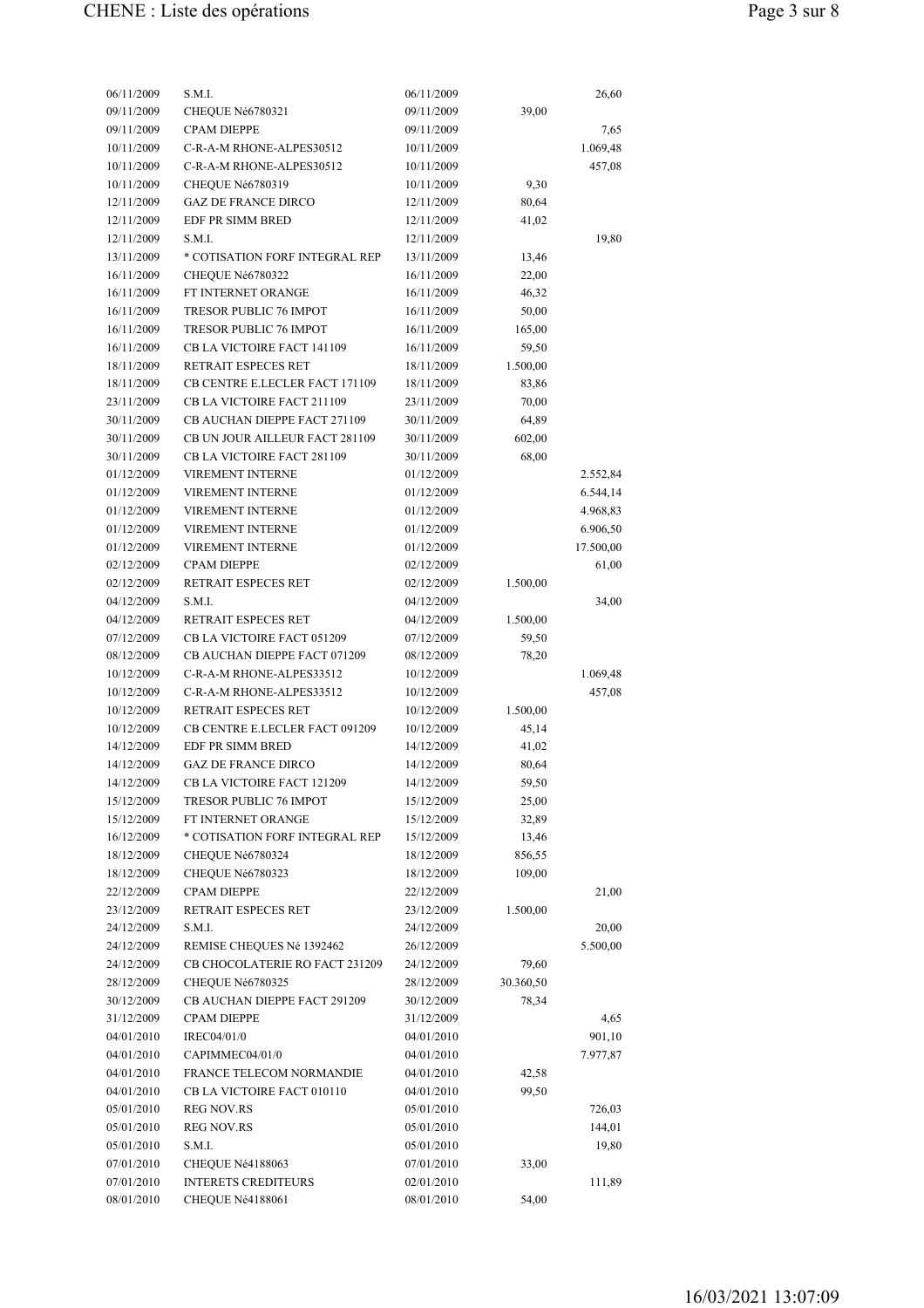| 11/01/2010 | <b>GAZ DE FRANCE DIRCO</b>     | 11/01/2010 | 80,64     |          |
|------------|--------------------------------|------------|-----------|----------|
| 12/01/2010 | C-R-A-M RHONE-ALPES00112       | 12/01/2010 |           | 1.069,48 |
| 12/01/2010 | C-R-A-M RHONE-ALPES00112       | 12/01/2010 |           | 457,08   |
| 12/01/2010 | EDF PR SIMM BRED               | 12/01/2010 | 41,02     |          |
| 13/01/2010 | FT INTERNET ORANGE             | 13/01/2010 | 33,07     |          |
| 13/01/2010 | MUTUELLE INTERPROFESSION       | 13/01/2010 | 443,40    |          |
| 14/01/2010 | CHEQUE Né4188064               | 14/01/2010 | 315,43    |          |
| 14/01/2010 | RETRAIT ESPECES RET            | 14/01/2010 | 1.500,00  |          |
| 14/01/2010 | RET. VIREMENT INTERNE RB VIR   | 14/01/2010 | 11.000,00 |          |
| 14/01/2010 | RET. VIREMENT INTERNE RB VIR   | 14/01/2010 | 11.000,00 |          |
| 15/01/2010 | * COTISATION FORF INTEGRAL REP | 14/01/2010 | 13,46     |          |
| 15/01/2010 | CHEQUE Né4188062               | 15/01/2010 | 273,00    |          |
| 15/01/2010 | TRESOR PUBLIC 76 IMPOT         | 15/01/2010 | 516,00    |          |
| 15/01/2010 | <b>TRESOR PUBLIC 76 IMPOT</b>  | 15/01/2010 | 131,00    |          |
| 15/01/2010 | <b>TRESOR PUBLIC 76 IMPOT</b>  | 15/01/2010 | 184,00    |          |
| 18/01/2010 | CB LA VICTOIRE FACT 160110     | 18/01/2010 | 59,50     |          |
| 25/01/2010 | CPAM R.E.D.76                  | 25/01/2010 |           | 12,90    |
| 25/01/2010 | CB LA VICTOIRE FACT 230110     | 25/01/2010 | 59,50     |          |
| 27/01/2010 | S.M.I.                         | 27/01/2010 |           | 26,60    |
| 01/02/2010 | CB AU GOUT DU JOUR FACT 280110 | 01/02/2010 | 67,60     |          |
| 01/02/2010 | CB LA VICTOIRE FACT 300110     | 01/02/2010 | 59,50     |          |
| 03/02/2010 | CPAM R.E.D.76                  | 03/02/2010 |           | 9,90     |
| 05/02/2010 | S.M.I.                         | 05/02/2010 |           | 17,60    |
| 08/02/2010 | CB LA VICTOIRE FACT 060210     | 08/02/2010 | 59,50     |          |
| 10/02/2010 | C-R-A-M RHONE-ALPES03212       | 10/02/2010 |           | 1.069,48 |
| 10/02/2010 | C-R-A-M RHONE-ALPES03212       | 10/02/2010 |           | 457,08   |
| 11/02/2010 | <b>GAZ DE FRANCE DIRCO</b>     | 11/02/2010 | 80,64     |          |
| 12/02/2010 | EDF PR SIMM BRED               | 12/02/2010 | 41,02     |          |
| 12/02/2010 | CB FRANCE TELECOM FACT 110210  | 12/02/2010 | 20,00     |          |
| 15/02/2010 | TRESOR PUBLIC 76 IMPOT         | 15/02/2010 | 516,00    |          |
| 15/02/2010 | TRESOR PUBLIC 76 IMPOT         | 15/02/2010 | 131,00    |          |
| 15/02/2010 | <b>TRESOR PUBLIC 76 IMPOT</b>  | 15/02/2010 | 184,00    |          |
| 15/02/2010 | CB LA VICTOIRE FACT 130210     | 15/02/2010 | 59,50     |          |
| 16/02/2010 | CHEQUE Né4188065               | 16/02/2010 | 230,00    |          |
| 17/02/2010 | * COTISATION FORF INTEGRAL REP | 17/02/2010 | 13,46     |          |
| 22/02/2010 | CHEQUE Né4188066               | 22/02/2010 | 120,07    |          |
| 22/02/2010 | CB LA VICTOIRE FACT 200210     | 22/02/2010 | 59,50     |          |
| 25/02/2010 | RETRAIT ESPECES RET            | 25/02/2010 | 1.500,00  |          |
| 01/03/2010 | CHEQUE Né4188067               | 01/03/2010 | 333,67    |          |
| 01/03/2010 | CB AU GRAND DUQUES FACT 270210 | 01/03/2010 | 183,49    |          |
| 04/03/2010 | CB AUCHAN DIEPPE FACT 020310   | 04/03/2010 | 119,02    |          |
| 05/03/2010 | FRANCE TELECOM NORMANDIE       | 05/03/2010 | 36,79     |          |
| 08/03/2010 | CHEQUE Né4188068               | 08/03/2010 | 39,00     |          |
| 08/03/2010 | CB LA VICTOIRE FACT 060310     | 08/03/2010 | 131,00    |          |
| 10/03/2010 | C-R-A-M RHONE-ALPES06012       | 10/03/2010 |           | 1.069,48 |
| 10/03/2010 | C-R-A-M RHONE-ALPES06012       | 10/03/2010 |           | 457,08   |
| 11/03/2010 | * COTISATION FORF INTEGRAL REP | 11/03/2010 | 13,46     |          |
| 15/03/2010 | EDF PR SIMM BRED               | 15/03/2010 | 41,02     |          |
| 15/03/2010 | TRESOR PUBLIC 76 IMPOT         | 15/03/2010 | 516,00    |          |
| 15/03/2010 | TRESOR PUBLIC 76 IMPOT         | 15/03/2010 | 131,00    |          |
| 15/03/2010 | TRESOR PUBLIC 76 IMPOT         | 15/03/2010 | 184,00    |          |
| 15/03/2010 | <b>GAZ DE FRANCE DIRCO</b>     | 15/03/2010 | 80,64     |          |
| 15/03/2010 | CB LA VICTOIRE FACT 130310     | 15/03/2010 | 59,50     |          |
| 17/03/2010 | CB AUBERGE MERE DU FACT 160310 | 17/03/2010 | 60,40     |          |
| 17/03/2010 | CB MELMAN FACT 160310          | 17/03/2010 | 1.027,00  |          |
| 18/03/2010 | FT INTERNET ORANGE             | 18/03/2010 | 17,29     |          |
| 19/03/2010 | CHEQUE Né4188069               | 19/03/2010 | 269,95    |          |
| 23/03/2010 | CB LA VICTOIRE FACT 200310     | 23/03/2010 | 59,50     |          |
| 23/03/2010 | RETRAIT ESPECES RET            | 23/03/2010 | 1.500,00  |          |
| 29/03/2010 | CB LA VICTOIRE FACT 270310     | 29/03/2010 | 59,50     |          |
| 01/04/2010 | CAPIMMEC01/04/0                | 01/04/2010 |           | 8.035,04 |
| 01/04/2010 | IREC01/04/0                    | 01/04/2010 |           | 907,58   |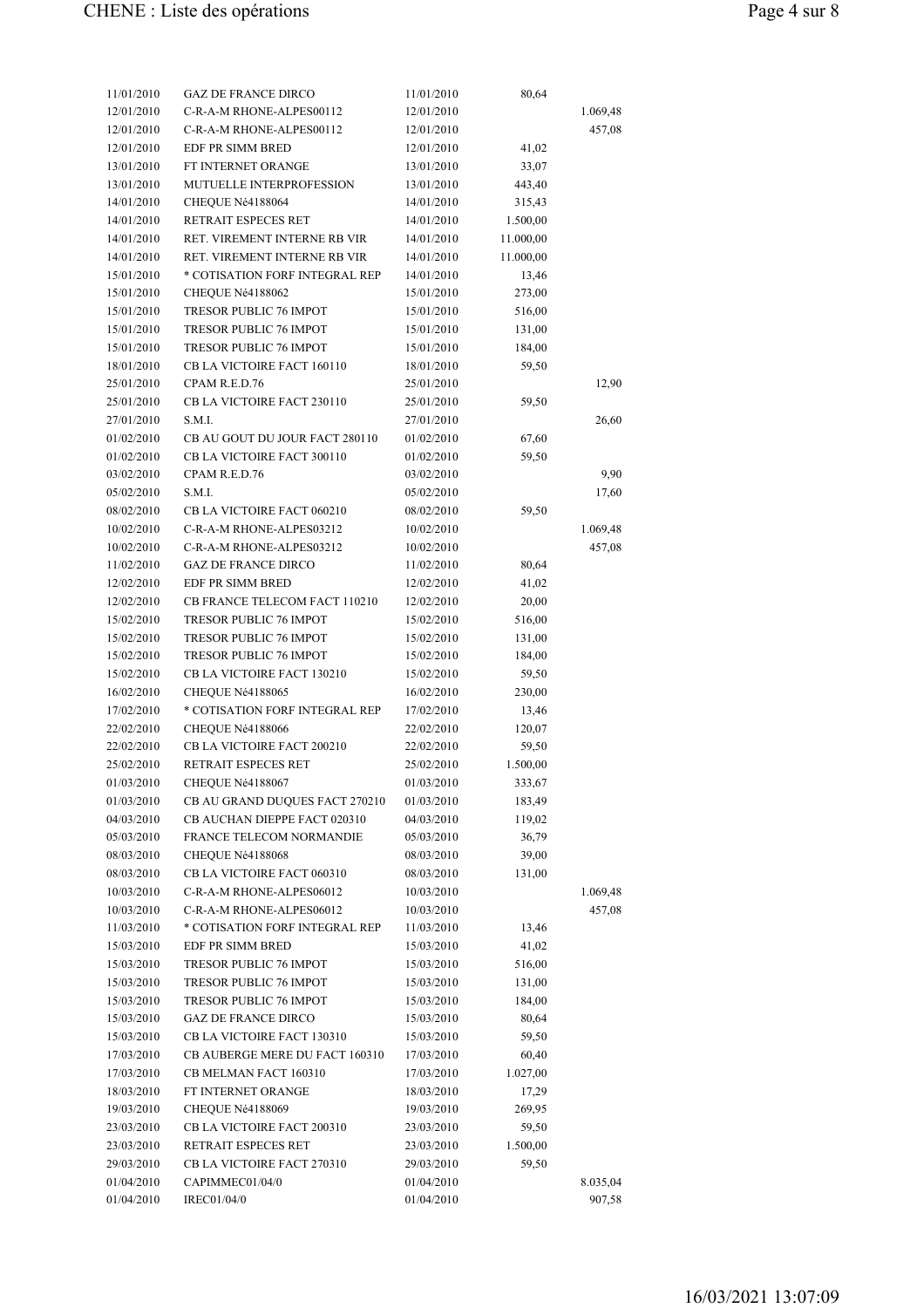| 01/04/2010 | <b>REG NOV.RS</b>              | 01/04/2010 |          | 731,26   |
|------------|--------------------------------|------------|----------|----------|
| 01/04/2010 | <b>REG NOV.RS</b>              | 01/04/2010 |          | 145,07   |
| 03/04/2010 | CB LA VICTOIRE FACT 020410     | 03/04/2010 | 59,50    |          |
| 06/04/2010 | MUTUELLE INTERPROFESSION       | 06/04/2010 | 443,40   |          |
| 07/04/2010 | CB AUCHAN DIEPPE FACT 060410   | 07/04/2010 | 72,14    |          |
| 12/04/2010 | C-R-A-M RHONE-ALPES09112       | 12/04/2010 |          | 1.069,48 |
| 12/04/2010 | C-R-A-M RHONE-ALPES09112       | 12/04/2010 |          | 457,08   |
| 12/04/2010 | <b>GAZ DE FRANCE DIRCO</b>     | 12/04/2010 | 80,64    |          |
| 12/04/2010 | <b>EDF PR SIMM BRED</b>        | 12/04/2010 | 41,02    |          |
| 12/04/2010 | CB LA VICTOIRE FACT 100410     | 12/04/2010 | 59,50    |          |
| 13/04/2010 | * COTISATION FORF INTEGRAL REP | 13/04/2010 | 13,46    |          |
| 15/04/2010 | CHEQUE Né4188071               | 15/04/2010 | 66,60    |          |
| 15/04/2010 | CHEQUE Né4188070               | 15/04/2010 | 556,51   |          |
| 15/04/2010 | TRESOR PUBLIC 76 IMPOT         | 15/04/2010 | 516,00   |          |
| 15/04/2010 | <b>TRESOR PUBLIC 76 IMPOT</b>  | 15/04/2010 | 131,00   |          |
| 15/04/2010 | <b>TRESOR PUBLIC 76 IMPOT</b>  | 15/04/2010 | 184,00   |          |
| 16/04/2010 | FT INTERNET ORANGE             | 16/04/2010 | 35,10    |          |
| 19/04/2010 | CB LA VICTOIRE FACT 170410     | 19/04/2010 | 59,50    |          |
| 22/04/2010 | <b>RETRAIT ESPECES RET</b>     | 22/04/2010 | 1.500,00 |          |
| 23/04/2010 | CB LA VICTOIRE FACT 210410     | 23/04/2010 | 59,50    |          |
| 26/04/2010 |                                |            |          |          |
|            | CB LA VICTOIRE FACT 240410     | 26/04/2010 | 59,50    |          |
| 29/04/2010 | CB LA VICTOIRE FACT 280410     | 29/04/2010 | 59,50    |          |
| 30/04/2010 | CPAM R.E.D.76                  | 30/04/2010 |          | 4,40     |
| 03/05/2010 | FRANCE TELECOM NORMANDIE       | 03/05/2010 | 36,60    |          |
| 03/05/2010 | CB AU GRAND DUQUES FACT 010510 | 03/05/2010 | 79,11    |          |
| 04/05/2010 | S.M.I.                         | 04/05/2010 |          | 26,60    |
| 06/05/2010 | CB LA VICTOIRE FACT 050510     | 06/05/2010 | 59,50    |          |
| 07/05/2010 | CHEQUE Né4188072               | 07/05/2010 | 35,90    |          |
| 10/05/2010 | CB LA VICTOIRE FACT 080510     | 10/05/2010 | 59,50    |          |
| 11/05/2010 | C-R-A-M RHONE-ALPES12112       | 11/05/2010 |          | 1.079,10 |
| 11/05/2010 | C-R-A-M RHONE-ALPES12112       | 11/05/2010 |          | 461,19   |
| 12/05/2010 | <b>GAZ DE FRANCE DIRCO</b>     | 12/05/2010 | 80,64    |          |
| 12/05/2010 | * COTISATION FORF INTEGRAL REP | 12/05/2010 | 13,46    |          |
| 14/05/2010 | <b>FT INTERNET ORANGE</b>      | 14/05/2010 | 33,15    |          |
| 14/05/2010 | EDF PR SIMM BRED               | 14/05/2010 | 41,02    |          |
| 14/05/2010 | CB RELAIS DU LION FACT 120510  | 14/05/2010 | 66,70    |          |
| 17/05/2010 | <b>TRESOR PUBLIC 76 IMPOT</b>  | 17/05/2010 | 516,00   |          |
| 17/05/2010 | <b>TRESOR PUBLIC 76 IMPOT</b>  | 17/05/2010 | 131,00   |          |
| 17/05/2010 | <b>TRESOR PUBLIC 76 IMPOT</b>  | 17/05/2010 | 184,00   |          |
| 17/05/2010 | CB LA VICTOIRE FACT 150510     | 17/05/2010 | 59,50    |          |
| 20/05/2010 | RETRAIT ESPECES RET            | 20/05/2010 | 1.500,00 |          |
| 20/05/2010 | CB LA VICTOIRE FACT 190510     | 20/05/2010 | 59,50    |          |
| 25/05/2010 | CB LA VICTOIRE FACT 220510     | 25/05/2010 | 131,00   |          |
| 31/05/2010 | CB LA VICTOIRE FACT 290510     | 31/05/2010 | 120,00   |          |
| 01/06/2010 | CHEQUE Né4188073               | 01/06/2010 | 77,74    |          |
| 05/06/2010 | CB AUBERGE DU PONT FACT 030610 | 05/06/2010 | 51,50    |          |
|            | CB MERCEDES DIEPPE FACT 030610 |            |          |          |
| 05/06/2010 |                                | 05/06/2010 | 55,12    |          |
| 07/06/2010 | CHEQUE Né4188074               | 07/06/2010 | 39,00    |          |
| 07/06/2010 | CB LA VICTOIRE FACT 050610     | 07/06/2010 | 59,50    |          |
| 07/06/2010 | CB UN JOUR AILLEUR FACT 050610 | 07/06/2010 | 159,00   |          |
| 10/06/2010 | C-R-A-M RHONE-ALPES15212       | 10/06/2010 |          | 1.079,10 |
| 10/06/2010 | C-R-A-M RHONE-ALPES15212       | 10/06/2010 |          | 461,19   |
| 14/06/2010 | * COTISATION FORF INTEGRAL REP | 14/06/2010 | 13,46    |          |
| 14/06/2010 | CB LA VICTOIRE FACT 120610     | 14/06/2010 | 59,50    |          |
| 15/06/2010 | CHEQUE Né4188076               | 15/06/2010 | 546,02   |          |
| 15/06/2010 | <b>GAZ DE FRANCE DIRCO</b>     | 15/06/2010 | 5,88     |          |
| 15/06/2010 | <b>TRESOR PUBLIC 76 IMPOT</b>  | 15/06/2010 | 516,00   |          |
| 15/06/2010 | TRESOR PUBLIC 76 IMPOT         | 15/06/2010 | 131,00   |          |
| 15/06/2010 | TRESOR PUBLIC 76 IMPOT         | 15/06/2010 | 184,00   |          |
| 15/06/2010 | FT INTERNET ORANGE             | 15/06/2010 | 32,89    |          |
| 16/06/2010 | EDF PR SIMM BRED               | 16/06/2010 | 7,40     |          |
| 17/06/2010 | CB FRANCE TELECOM FACT 160610  | 17/06/2010 | 71,90    |          |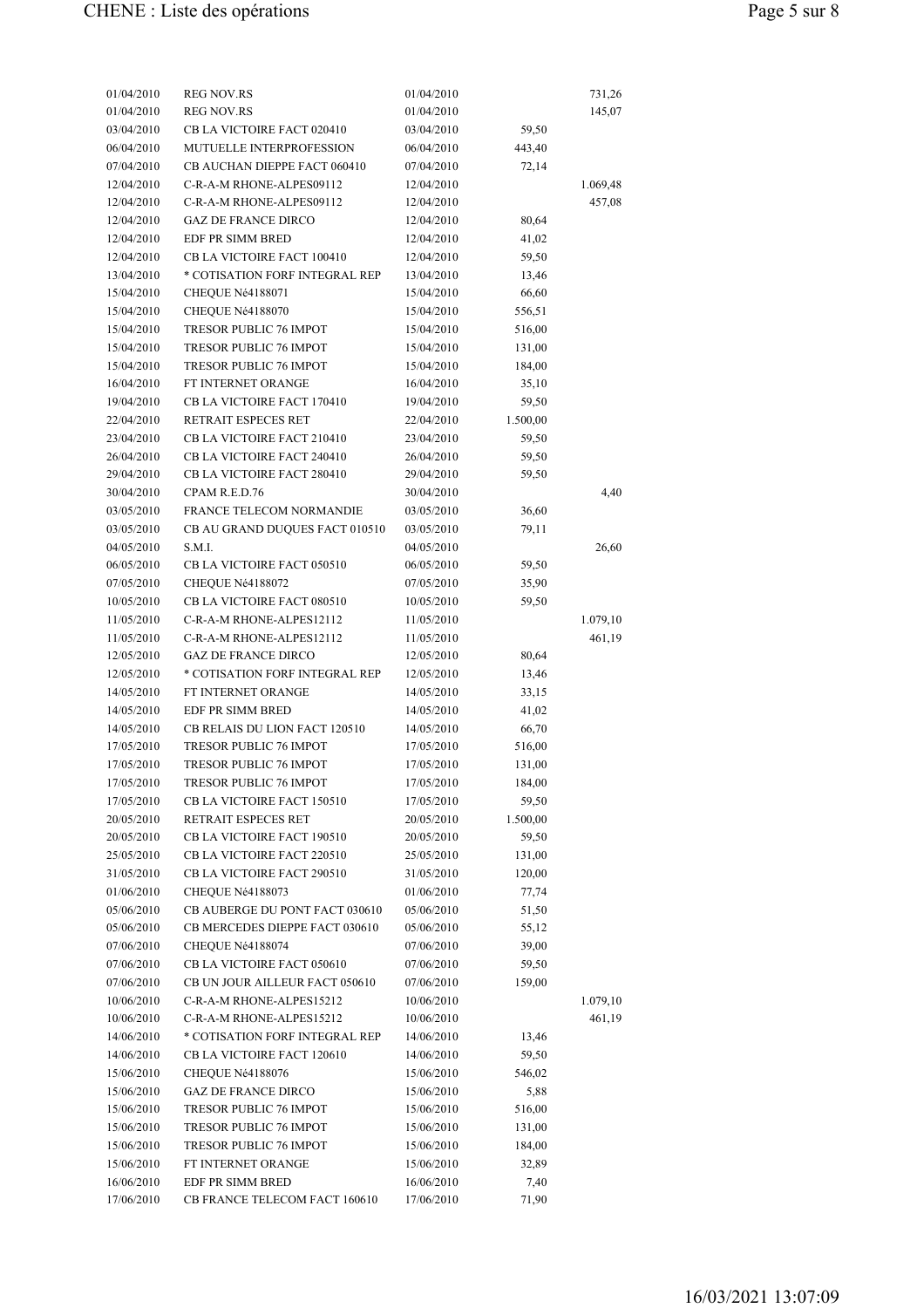| 21/06/2010 | CB LA VICTOIRE FACT 190610     | 21/06/2010 | 59,50    |          |
|------------|--------------------------------|------------|----------|----------|
| 22/06/2010 | CHEQUE Né4188075               | 22/06/2010 | 500,00   |          |
| 22/06/2010 | RETRAIT ESPECES RET            | 22/06/2010 | 1.500,00 |          |
| 23/06/2010 | CB AUCHAN DIEPPE FACT 220610   | 23/06/2010 | 57,97    |          |
| 28/06/2010 | CB LA VICTOIRE FACT 260610     | 28/06/2010 | 59,50    |          |
| 28/06/2010 | CB DECLIC FACT 260610          | 28/06/2010 | 107,50   |          |
| 29/06/2010 | CPAM R.E.D.76                  | 29/06/2010 |          | 5,50     |
| 01/07/2010 | <b>CAPIMMEC</b>                | 01/07/2010 |          | 8.035,04 |
| 01/07/2010 | <b>IREC</b>                    | 01/07/2010 |          | 907,58   |
| 01/07/2010 | S.M.I.                         | 01/07/2010 |          | 20,00    |
| 01/07/2010 | <b>REG NOV.RS</b>              | 01/07/2010 |          | 145,07   |
| 01/07/2010 | <b>REG NOV.RS</b>              | 01/07/2010 |          | 731,26   |
| 02/07/2010 | FRANCE TELECOM NORMANDIE       | 02/07/2010 | 36,60    |          |
| 02/07/2010 | CB UN JOUR AILLEUR FACT 300610 | 02/07/2010 | 62,37    |          |
| 02/07/2010 | CB LA VICTOIRE FACT 300610     | 02/07/2010 | 59,50    |          |
| 05/07/2010 | MUTUELLE INTERPROFESSION       | 05/07/2010 | 443,40   |          |
| 05/07/2010 | CB LA VICTOIRE FACT 030710     | 05/07/2010 | 59,50    |          |
| 06/07/2010 | CHEQUE Né4188078               | 06/07/2010 | 395,79   |          |
| 12/07/2010 | C-R-A-M RHONE-ALPES18212       | 12/07/2010 |          | 1.079,10 |
| 12/07/2010 | C-R-A-M RHONE-ALPES18212       | 12/07/2010 |          | 461,19   |
| 12/07/2010 | CHEQUE Né4188079               | 12/07/2010 | 158,00   |          |
| 12/07/2010 | * COTISATION FORF INTEGRAL REP | 12/07/2010 | 13,46    |          |
| 12/07/2010 | CB LA VICTOIRE FACT 100710     | 12/07/2010 | 59,50    |          |
| 13/07/2010 | EDF PR SIMM BRED               | 13/07/2010 | 38,48    |          |
| 15/07/2010 | <b>TRESOR PUBLIC 76 IMPOT</b>  | 15/07/2010 | 516,00   |          |
| 15/07/2010 | <b>TRESOR PUBLIC 76 IMPOT</b>  | 15/07/2010 | 131,00   |          |
| 15/07/2010 | TRESOR PUBLIC 76 IMPOT         | 15/07/2010 | 184,00   |          |
| 15/07/2010 | FT INTERNET ORANGE             | 15/07/2010 | 33,11    |          |
| 19/07/2010 | CB LA VICTOIRE FACT 170710     | 19/07/2010 | 59,50    |          |
| 21/07/2010 | CHEQUE Né4188080               | 21/07/2010 | 84,20    |          |
| 21/07/2010 | RETRAIT ESPECES RET            | 21/07/2010 | 1.500,00 |          |
| 26/07/2010 | CPAM R.E.D.76                  | 26/07/2010 |          | 2,40     |
| 28/07/2010 | S.M.I.                         | 28/07/2010 |          | 26,60    |
| 30/07/2010 | CB HOTEL LA TERRAS FACT 280710 | 30/07/2010 | 94,70    |          |
| 02/08/2010 | CB LA VICTOIRE FACT 310710     | 02/08/2010 | 59,50    |          |
| 10/08/2010 | CHEQUE Né4188081               | 10/08/2010 | 36,00    |          |
| 10/08/2010 | C-R-A-M RHONE-ALPES21312       | 10/08/2010 |          | 1.079,10 |
| 10/08/2010 | C-R-A-M RHONE-ALPES21312       | 10/08/2010 |          | 461,19   |
| 11/08/2010 | <b>GAZ DE FRANCE DIRCO</b>     | 11/08/2010 | 86,05    |          |
| 12/08/2010 | EDF PR SIMM BRED               | 12/08/2010 | 38,48    |          |
| 12/08/2010 | * COTISATION FORF INTEGRAL REP | 12/08/2010 | 13,46    |          |
| 16/08/2010 | TRESOR PUBLIC 76 IMPOT         | 16/08/2010 | 516,00   |          |
| 16/08/2010 | <b>TRESOR PUBLIC 76 IMPOT</b>  | 16/08/2010 | 131,00   |          |
| 16/08/2010 | <b>TRESOR PUBLIC 76 IMPOT</b>  | 16/08/2010 | 184,00   |          |
| 16/08/2010 | FT INTERNET ORANGE             | 16/08/2010 | 32,89    |          |
| 18/08/2010 | CHEQUE Né4188083               | 18/08/2010 | 135,95   |          |
| 25/08/2010 | CB GAL.LAFAYETTE FACT 240810   | 25/08/2010 | 39,99    |          |
| 28/08/2010 | CB LE CARDINAL FACT 260810     | 28/08/2010 | 210,70   |          |
| 02/09/2010 | FRANCE TELECOM NORMANDIE       | 02/09/2010 | 36,60    |          |
| 06/09/2010 | CHEQUE Né4188082               | 06/09/2010 | 110,00   |          |
| 06/09/2010 | CB LA VICTOIRE FACT 040910     | 06/09/2010 | 123,50   |          |
| 06/09/2010 | CB HARVARD VETEMEN FACT 040910 | 06/09/2010 | 550,00   |          |
| 10/09/2010 | C-R-A-M RHONE-ALPES24412       | 10/09/2010 |          | 1.079,10 |
| 10/09/2010 | C-R-A-M RHONE-ALPES24412       | 10/09/2010 |          | 461,19   |
| 13/09/2010 | EDF PR SIMM BRED               | 13/09/2010 | 38,48    |          |
| 13/09/2010 | <b>GAZ DE FRANCE DIRCO</b>     | 13/09/2010 | 86,05    |          |
| 14/09/2010 | FT INTERNET ORANGE             | 14/09/2010 | 32,89    |          |
| 15/09/2010 | TRESOR PUBLIC 76 IMPOT         | 15/09/2010 | 516,00   |          |
| 15/09/2010 | TRESOR PUBLIC 76 IMPOT         | 15/09/2010 | 131,00   |          |
| 15/09/2010 | TRESOR PUBLIC 76 IMPOT         | 15/09/2010 | 184,00   |          |
| 17/09/2010 | * COTISATION FORF INTEGRAL REP | 17/09/2010 | 13,88    |          |
|            |                                | 20/09/2010 |          |          |
| 20/09/2010 | CHEQUE Né4188084               |            | 59,00    |          |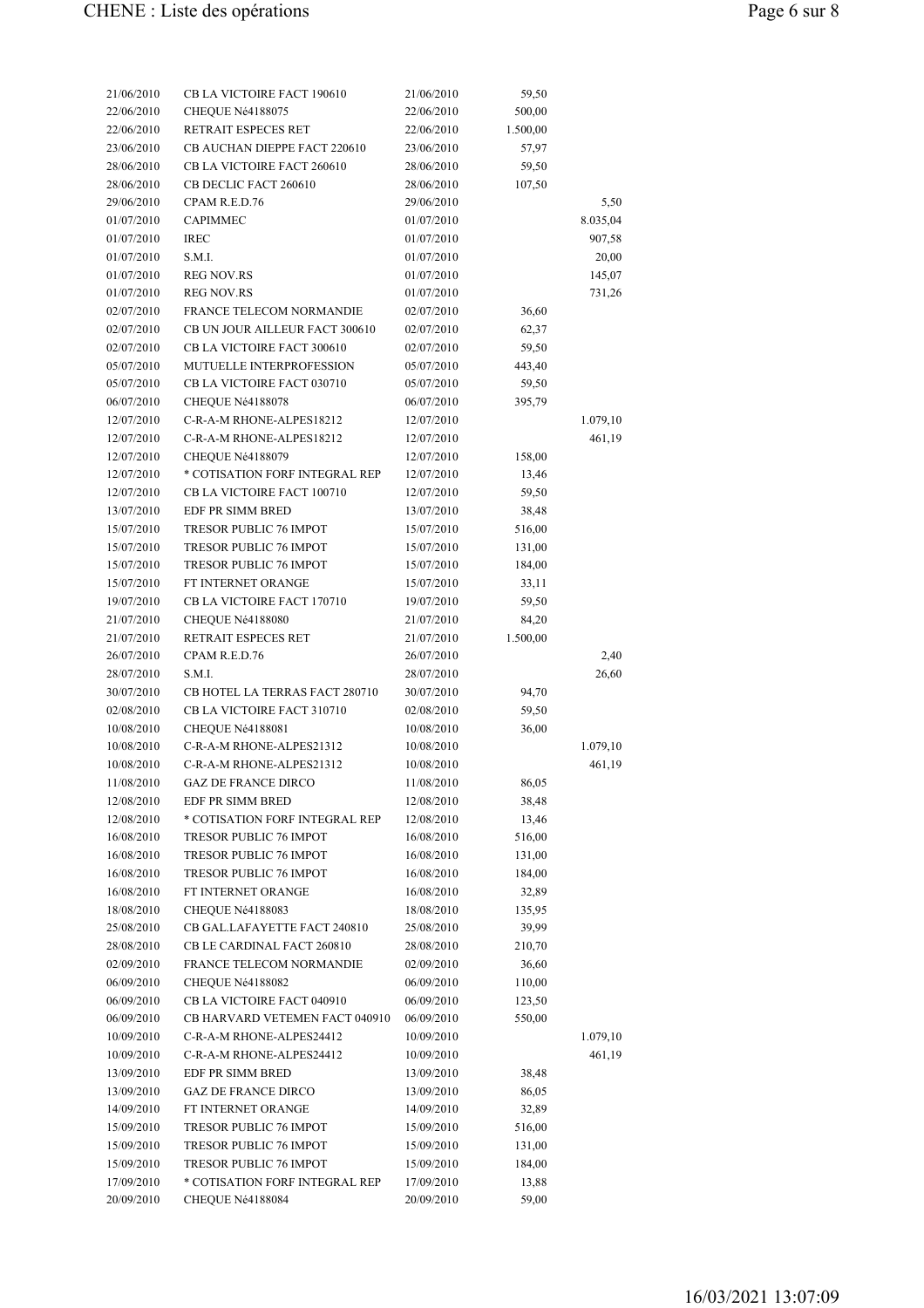| 21/09/2010               | CB LOISIRS CONSEIL FACT 170910   | 21/09/2010 | 193,90            |          |
|--------------------------|----------------------------------|------------|-------------------|----------|
| 30/09/2010               | CHEQUE Né4188085                 | 30/09/2010 | 344,30            |          |
| 01/10/2010               | <b>CAPIMMEC</b>                  | 01/10/2010 |                   | 8.035,04 |
| 01/10/2010               | <b>IREC</b>                      | 01/10/2010 |                   | 907,58   |
| 01/10/2010               | CB FRANCE TELECOM FACT 300910    | 01/10/2010 | 718,00            |          |
| 04/10/2010               | <b>REG NOV.RS</b>                | 04/10/2010 |                   | 731,26   |
| 04/10/2010               | <b>REG NOV.RS</b>                | 04/10/2010 |                   | 145,07   |
| 04/10/2010               | CB UN JOUR AILLEUR FACT 011010   | 04/10/2010 | 556,00            |          |
| 05/10/2010               | MUTUELLE INTERPROFESSION         | 05/10/2010 | 443,40            |          |
| 07/10/2010               | CPAM R.E.D.76                    | 07/10/2010 |                   | 18,57    |
| 08/10/2010               | CHEQUE Né4188086                 | 08/10/2010 | 103,00            |          |
| 09/10/2010               | CB DARTY DIEPPE FACT 071010      | 09/10/2010 | 34,90             |          |
| 11/10/2010               | CB SOIE CALINE FACT 091010       | 11/10/2010 | 107,00            |          |
| 12/10/2010               | C-R-A-M RHONE-ALPES27412         | 12/10/2010 |                   | 1.079,10 |
| 12/10/2010               | C-R-A-M RHONE-ALPES27412         | 12/10/2010 |                   | 461,19   |
| 12/10/2010               | S.M.I.                           | 12/10/2010 |                   | 89,93    |
| 12/10/2010               | <b>GAZ DE FRANCE DIRCO</b>       | 12/10/2010 | 86,05             |          |
| 12/10/2010               | RET DAB TMF 0335040 121010 14H43 | 12/10/2010 | 1.500,00          |          |
| 13/10/2010               | EDF PR SIMM BRED                 | 13/10/2010 | 38,48             |          |
| 13/10/2010               | * COTISATION FORF INTEGRAL REP   | 13/10/2010 | 13,88             |          |
| 14/10/2010               | FT INTERNET ORANGE               | 14/10/2010 | 32,89             |          |
| 15/10/2010               | TRESOR PUBLIC 76 IMPOT           | 15/10/2010 | 516,00            |          |
| 15/10/2010               | TRESOR PUBLIC 76 IMPOT           | 15/10/2010 | 131,00            |          |
| 15/10/2010               | TRESOR PUBLIC 76 IMPOT           | 15/10/2010 | 184,00            |          |
| 18/10/2010               | CPAM R.E.D.76                    | 18/10/2010 |                   | 21,00    |
| 18/10/2010               | CB LA VICTOIRE FACT 161010       | 18/10/2010 | 59,50             |          |
| 20/10/2010               | S.M.I.                           | 20/10/2010 |                   | 20,00    |
| 21/10/2010               | RETRAIT DAB 0335040 211010 11H22 | 21/10/2010 | 2.000,00          |          |
| 21/10/2010               | CB HARVARD VETEMEN FACT 201010   | 21/10/2010 | 165,00            |          |
| 21/10/2010               | CB TAVERNE ALGEROI FACT 201010   | 21/10/2010 | 54,60             |          |
| 22/10/2010               | CPAM R.E.D.76                    | 22/10/2010 |                   | 3,40     |
| 22/10/2010               | CB PHARMACIE THERY FACT 201010   | 22/10/2010 | 65,19             |          |
| 25/10/2010               | CB LA VICTOIRE FACT 231010       | 25/10/2010 | 59,50             |          |
| 26/10/2010               | S.M.I.                           | 26/10/2010 |                   | 26,60    |
| 26/10/2010               | CHEQUE Né4188088                 | 26/10/2010 | 680,78            |          |
| 28/10/2010               | CB LECLERC FACT 261010           | 28/10/2010 | 109,30            |          |
| 02/11/2010               | CHEQUE Né4188087                 | 02/11/2010 | 9,50              |          |
| 02/11/2010               | FRANCE TELECOM NORMANDIE         | 02/11/2010 | 36,60             |          |
| 02/11/2010               | CB LA VICTOIRE FACT 301010       | 02/11/2010 | 59,50             |          |
| 02/11/2010               | CB HARVARD VETEMEN FACT 301010   | 02/11/2010 | 455,00            |          |
| 03/11/2010               | CHEQUE Né4188089                 | 03/11/2010 | 396,57            |          |
| 03/11/2010               | RETRAIT DAB 0335040 031110 15H17 | 03/11/2010 | 2.000,00          |          |
| 08/11/2010               | CHEQUE Né4188090                 | 08/11/2010 | 39,00             |          |
| 08/11/2010               | CB DIEPPE ELECTRON FACT 061110   | 08/11/2010 | 45,00             |          |
| 08/11/2010               | CB LA VICTOIRE FACT 061110       | 08/11/2010 | 59,50             |          |
| 10/11/2010               | C-R-A-M RHONE-ALPES30512         | 10/11/2010 |                   | 1.079,10 |
| 10/11/2010               | C-R-A-M RHONE-ALPES30512         | 10/11/2010 |                   | 461,19   |
| 12/11/2010               | EDF PR SIMM BRED                 | 12/11/2010 | 38,48             |          |
| 12/11/2010               | <b>GAZ DE FRANCE DIRCO</b>       | 12/11/2010 | 86,05             |          |
| 15/11/2010               | CHEQUE Né4188091                 | 15/11/2010 | 19,90             |          |
| 15/11/2010               | TRESOR PUBLIC 76 IMPOT           | 15/11/2010 | 417,00            |          |
| 15/11/2010               | TRESOR PUBLIC 76 IMPOT           | 15/11/2010 | 29,00             |          |
| 15/11/2010               | TRESOR PUBLIC 76 IMPOT           | 15/11/2010 | 130,00            |          |
| 15/11/2010               | CB LA VICTOIRE FACT 131110       | 15/11/2010 | 59,50             |          |
| 16/11/2010               | * COTISATION FORF INTEGRAL REP   | 16/11/2010 |                   |          |
| 16/11/2010               | RETRAIT DAB 0335040 161110 15H22 | 16/11/2010 | 13,88<br>2.000,00 |          |
| 17/11/2010               | FT INTERNET ORANGE               | 17/11/2010 | 32,89             |          |
| 17/11/2010               | CB COTE COEUR FACT 161110        | 17/11/2010 | 269,00            |          |
| 18/11/2010               | CHEQUE Né4188092                 | 18/11/2010 | 75,75             |          |
|                          | CB DIEPPE ELECTRON FACT 201110   | 22/11/2010 | 17,00             |          |
| 22/11/2010<br>22/11/2010 | CB LA VICTOIRE FACT 201110       | 22/11/2010 | 59,50             |          |
|                          | CB PHARMACIE THERY FACT 231110   |            |                   |          |
| 25/11/2010               |                                  | 25/11/2010 | 53,34             |          |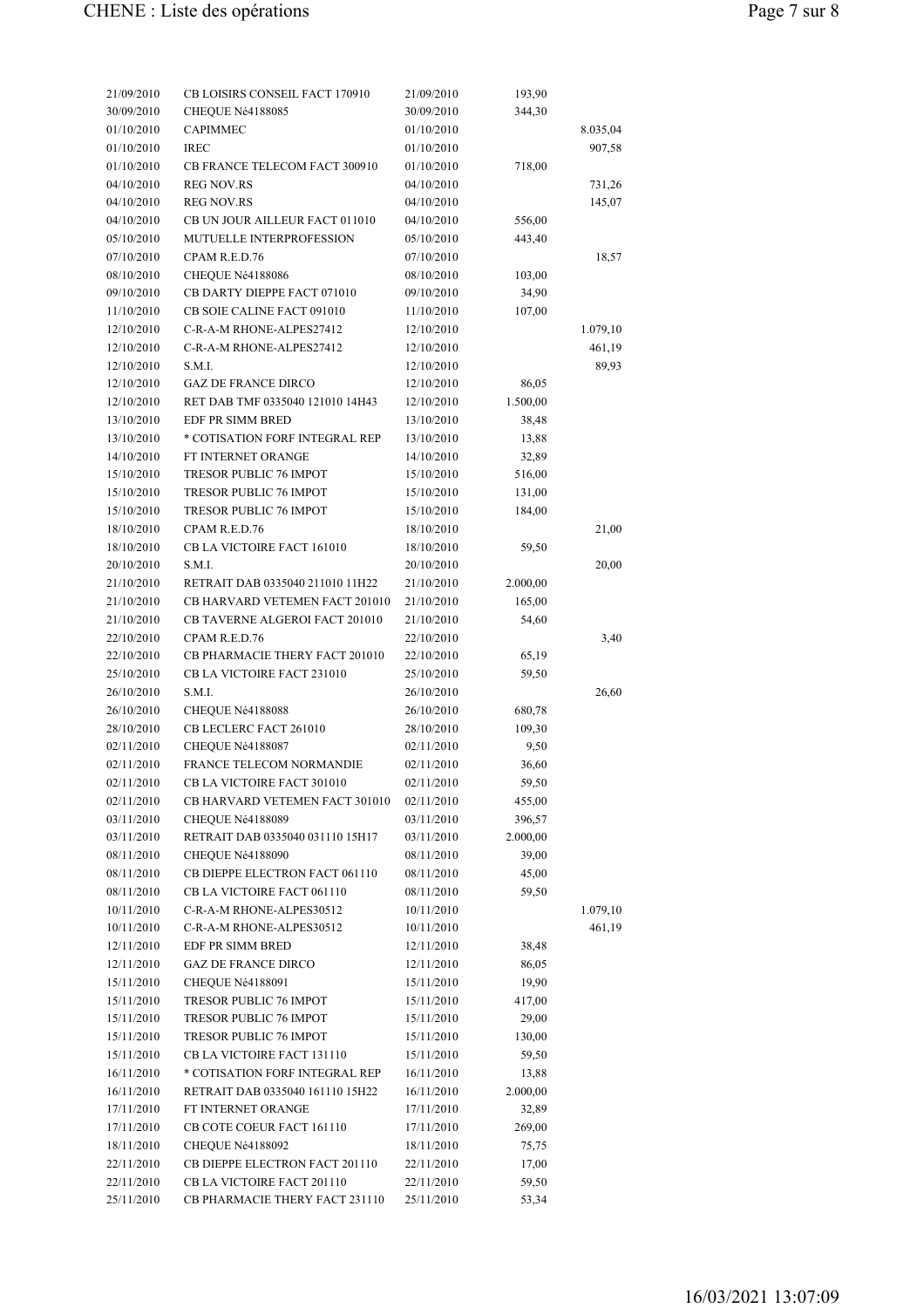|            | Equivalent à                          | 31/12/2010 |          |          | 97.348,61 FRF           |
|------------|---------------------------------------|------------|----------|----------|-------------------------|
|            | Nouveau Solde au                      | 31/12/2010 |          |          | Créditeur 14.840,70 EUR |
| 31/12/2010 | CB AROMES DE PROVE FACT 301210        | 31/12/2010 | 69,30    |          |                         |
| 31/12/2010 | CB MERCEDES DIEPPE FACT 291210        | 31/12/2010 | 565,25   |          |                         |
| 31/12/2010 | CB LECLERC FACT 291210                | 31/12/2010 | 63,20    |          |                         |
| 28/12/2010 | CHEQUE Né4188099                      | 28/12/2010 | 114,30   |          |                         |
| 24/12/2010 | CHEQUE Né4188098                      | 24/12/2010 | 84,20    |          |                         |
| 22/12/2010 | CB PHARMACIE THERY FACT 201210        | 22/12/2010 | 46,53    |          |                         |
| 22/12/2010 | CB CHOCOLATERIE RO FACT 211210        | 22/12/2010 | 66,95    |          |                         |
| 22/12/2010 | S.M.I.                                | 22/12/2010 |          | 26,60    |                         |
| 20/12/2010 | <b>CB AROMES DE PROVE FACT 181210</b> | 20/12/2010 | 281,50   |          |                         |
| 20/12/2010 | CHEQUE Né4188097                      | 20/12/2010 | 855,76   |          |                         |
| 20/12/2010 | CPAM R.E.D.76                         | 20/12/2010 |          | 14,40    |                         |
| 16/12/2010 | RETRAIT DAB 0335040 161210 11H38      | 16/12/2010 | 2.000,00 |          |                         |
| 15/12/2010 | CB CENTRE E.LECLER FACT 141210        | 15/12/2010 | 113,41   |          |                         |
| 15/12/2010 | S.M.I.                                | 15/12/2010 |          | 34,00    |                         |
| 14/12/2010 | * COTISATION FORF INTEGRAL REP        | 14/12/2010 | 13,88    |          |                         |
| 14/12/2010 | FT INTERNET ORANGE                    | 14/12/2010 | 32,89    |          |                         |
| 13/12/2010 | CB LA VICTOIRE FACT 111210            | 13/12/2010 | 63,50    |          |                         |
| 13/12/2010 | CB LECLERC FACT 101210                | 13/12/2010 | 90,05    |          |                         |
| 13/12/2010 | <b>GAZ DE FRANCE DIRCO</b>            | 13/12/2010 | 86,05    |          |                         |
| 13/12/2010 | EDF PR SIMM BRED                      | 13/12/2010 | 38,48    |          |                         |
| 10/12/2010 | CB LE CARDINAL FACT 091210            | 10/12/2010 | 385,60   |          |                         |
| 09/12/2010 | VIR SEPA CARSAT RHONE ALPES           | 09/12/2010 |          | 461,19   |                         |
| 09/12/2010 | VIR SEPA CARSAT RHONE ALPES           | 09/12/2010 |          | 1.079,10 |                         |
| 08/12/2010 | CPAM R.E.D.76                         | 08/12/2010 |          | 53,00    |                         |
| 06/12/2010 | CB LA VICTOIRE FACT 051210            | 06/12/2010 | 162,50   |          |                         |
| 29/11/2010 | CB LA VICTOIRE FACT 271110            | 29/11/2010 | 59,50    |          |                         |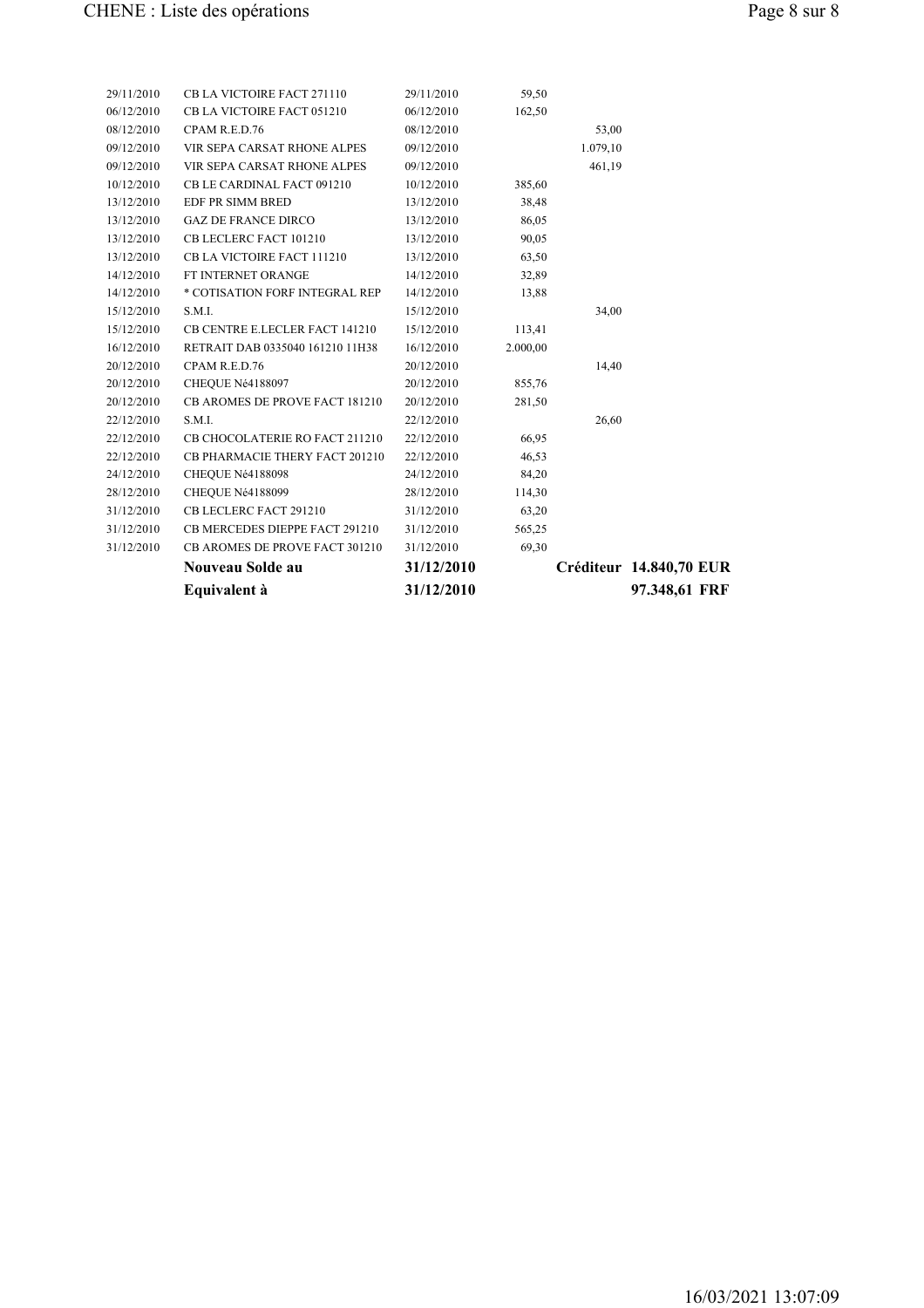

## Relevé de compte du 01/01/2011 au 31/12/2011 Compte nn° 11425 00900 04486448545 MR OU ME VIRETON ANDRE

| Date opération | Libellé                          | Date de valeur Débit |                 | Crédit    | Solde         |
|----------------|----------------------------------|----------------------|-----------------|-----------|---------------|
|                | <b>Ancien Solde au</b>           | 01/01/2011           |                 | Créditeur | 14.840,70 EUR |
| 03/01/2011     | <b>CAPIMMEC</b>                  | 03/01/2011           |                 | 8.035,04  |               |
| 03/01/2011     | CHEQUE Né4188095                 | 03/01/2011           | 175,00          |           |               |
| 03/01/2011     | FRANCE TELECOM NORMANDIE         | 03/01/2011           | 36,60           |           |               |
| 03/01/2011     | <b>IREC</b>                      | 03/01/2011           |                 | 907,58    |               |
| 03/01/2011     | <b>REG NOV.RS</b>                | 03/01/2011           |                 | 731,26    |               |
| 03/01/2011     | <b>REG NOV.RS</b>                | 03/01/2011           |                 | 145,07    |               |
| 03/01/2011     | CB LA VICTOIRE FACT 010111       | 03/01/2011           | 105,00          |           |               |
| 05/01/2011     | CHEQUE Né4188096                 | 05/01/2011           | 200,00          |           |               |
| 05/01/2011     | <b>INTERETS CREDITEURS</b>       | 02/01/2011           |                 | 92,57     |               |
| 06/01/2011     | RETRAIT DAB 0335040 060111 15H05 | 06/01/2011           | 500,00          |           |               |
| 07/01/2011     | CHEQUE Né4188093                 | 07/01/2011           | 100,00          |           |               |
| 07/01/2011     | CB AROMES DE PROVE FACT 060111   | 07/01/2011           | 31,50           |           |               |
| 07/01/2011     | CB AROMES DE PROVE FACT 060111   | 07/01/2011           | 30,00           |           |               |
| 10/01/2011     | VIR SEPA CARSAT RHONE ALPES      | 10/01/2011           |                 | 1.079,10  |               |
| 10/01/2011     | VIR SEPA CARSAT RHONE ALPES      | 10/01/2011           |                 | 461,19    |               |
| 10/01/2011     | CB LA VICTOIRE FACT 080111       | 10/01/2011           | 63,50           |           |               |
| 11/01/2011     | CHEQUE Né4188100                 | 11/01/2011           | 593,36          |           |               |
| 11/01/2011     | <b>GAZ DE FRANCE DIRCO</b>       | 11/01/2011           | 86,05           |           |               |
| 11/01/2011     | RETRAIT DAB 0335040 110111 15H09 | 11/01/2011           | 500,00          |           |               |
| 12/01/2011     | EDF PR SIMM BRED                 | 12/01/2011           | 38,48           |           |               |
| 14/01/2011     | FT INTERNET ORANGE               | 14/01/2011           | 32,89           |           |               |
| 14/01/2011     | MUTUELLE INTERPROFESSION         | 14/01/2011           | 481,83          |           |               |
| 17/01/2011     | CHEQUE Né4188101                 | 17/01/2011           | 42,00           |           |               |
| 17/01/2011     | TRESOR PUBLIC 76 IMPOT           | 17/01/2011           | 557,00          |           |               |
| 17/01/2011     | TRESOR PUBLIC 76 IMPOT           | 17/01/2011           | 133,00          |           |               |
| 17/01/2011     | TRESOR PUBLIC 76 IMPOT           | 17/01/2011           | 197,00          |           |               |
| 17/01/2011     | CB LA VICTOIRE FACT 150111       | 17/01/2011           | 63,50           |           |               |
| 18/01/2011     | * COTISATION FORF INTEGRAL REP   | 18/01/2011           | 13,88           |           |               |
| 20/01/2011     | RETRAIT DAB 0335040 200111 15H34 | 20/01/2011           | 600,00          |           |               |
| 20/01/2011     | CB PHARMACIE THERY FACT 180111   | 20/01/2011           | 40,88           |           |               |
| 24/01/2011     | CB LA VICTOIRE FACT 220111       | 24/01/2011           | 63,50           |           |               |
| 24/01/2011     | CB AROMES DE PROVE FACT 220111   | 24/01/2011           | 205,20          |           |               |
| 29/01/2011     | CB LECLERC FACT 270111           | 29/01/2011           | 107,34          |           |               |
| 29/01/2011     | CB AROMES DE PROVE FACT 280111   | 29/01/2011           | 62,90           |           |               |
| 31/01/2011     | CPAM R.E.D.76                    | 31/01/2011           |                 | 19,70     |               |
| 31/01/2011     | CB LA VICTOIRE FACT 290111       | 31/01/2011           |                 |           |               |
| 01/02/2011     | RETRAIT DAB 0335040 010211 14H51 | 01/02/2011           | 63,50<br>600,00 |           |               |
| 02/02/2011     | CB DIEPPE ELECTRON FACT 010211   |                      | 51,49           |           |               |
|                | S.M.I.                           | 02/02/2011           |                 |           |               |
| 04/02/2011     | CB AROMES DE PROVE FACT 030211   | 04/02/2011           |                 | 13,80     |               |
| 04/02/2011     |                                  | 04/02/2011           | 19,00           |           |               |
| 07/02/2011     | CPAM R.E.D.76                    | 07/02/2011           |                 | 15,10     |               |
| 07/02/2011     | CHEQUE Né4188102                 | 07/02/2011           | 39,00           |           |               |
| 07/02/2011     | CB LA VICTOIRE FACT 050211       | 07/02/2011           | 103,50          |           |               |
| 09/02/2011     | VIR SEPA CARSAT RHONE ALPES      | 09/02/2011           |                 | 1.079,10  |               |
| 09/02/2011     | VIR SEPA CARSAT RHONE ALPES      | 09/02/2011           |                 | 461,19    |               |
| 10/02/2011     | S.M.I.                           | 10/02/2011           |                 | 27,90     |               |
| 11/02/2011     | <b>GAZ DE FRANCE DIRCO</b>       | 11/02/2011           | 86,05           |           |               |
| 14/02/2011     | EDF PR SIMM BRED                 | 14/02/2011           | 38,48           |           |               |
| 14/02/2011     | CB LA VICTOIRE FACT 120211       | 14/02/2011           | 63,50           |           |               |
| 15/02/2011     | TRESOR PUBLIC 76 IMPOT           | 15/02/2011           | 557,00          |           |               |
| 15/02/2011     | TRESOR PUBLIC 76 IMPOT           | 15/02/2011           | 133,00          |           |               |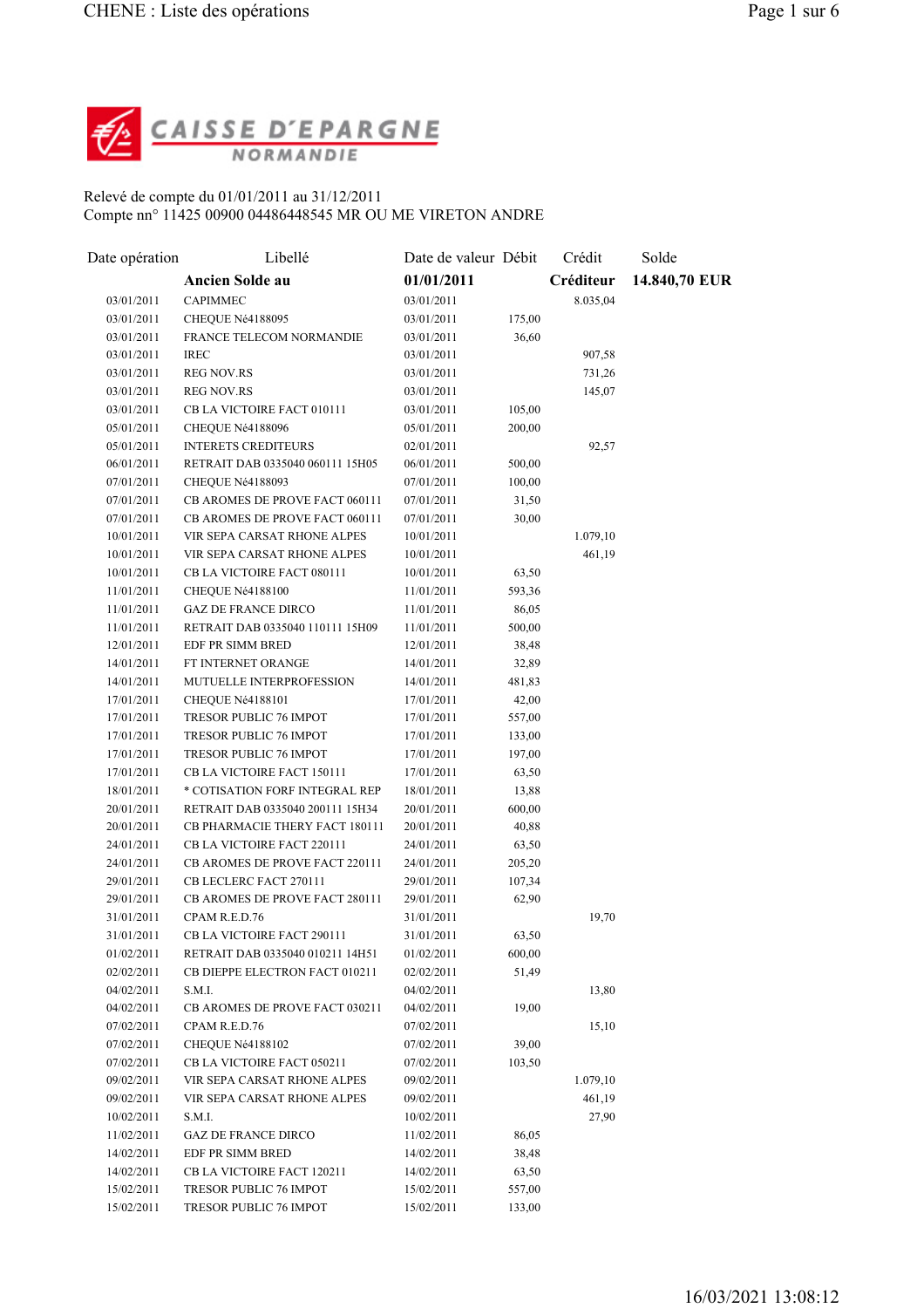| 15/02/2011 | TRESOR PUBLIC 76 IMPOT                | 15/02/2011 | 197,00   |          |
|------------|---------------------------------------|------------|----------|----------|
| 15/02/2011 | * COTISATION FORF INTEGRAL REP        | 15/02/2011 | 13,88    |          |
| 16/02/2011 | FT INTERNET ORANGE                    | 16/02/2011 | 35,01    |          |
| 16/02/2011 | CB CENTRE E.LECLER FACT 150211        | 16/02/2011 | 101,75   |          |
| 17/02/2011 | CB AUBERGE DE LA F FACT 150211        | 17/02/2011 | 70,70    |          |
| 18/02/2011 | CB PHARMACIE THERY FACT 160211        | 18/02/2011 | 25,95    |          |
| 19/02/2011 | CB AROMES DE PROVE FACT 180211        | 19/02/2011 | 265,05   |          |
| 24/02/2011 | CHEQUE Né4188094                      | 24/02/2011 | 100,00   |          |
| 24/02/2011 | RETRAIT DAB 0335040 240211 15H25      | 24/02/2011 | 600,00   |          |
| 24/02/2011 | <b>CB CAFE DES TRIBUN FACT 230211</b> | 24/02/2011 | 49,50    |          |
| 28/02/2011 | CB LA VICTOIRE FACT 260211            | 28/02/2011 | 61,50    |          |
| 04/03/2011 | <b>FRANCE TELECOM NORMANDIE</b>       | 04/03/2011 | 36,60    |          |
| 09/03/2011 | VIR SEPA CARSAT RHONE ALPES           | 09/03/2011 |          | 1.079,10 |
| 09/03/2011 | VIR SEPA CARSAT RHONE ALPES           | 09/03/2011 |          | 461,19   |
| 09/03/2011 | RETRAIT DAB 0335040 090311 14H22      | 09/03/2011 | 1.000,00 |          |
| 14/03/2011 | <b>GAZ DE FRANCE DIRCO</b>            | 14/03/2011 | 86,05    |          |
| 15/03/2011 | EDF PR SIMM BRED                      | 15/03/2011 | 38,48    |          |
| 15/03/2011 | <b>TRESOR PUBLIC 76 IMPOT</b>         | 15/03/2011 | 557,00   |          |
| 15/03/2011 | TRESOR PUBLIC 76 IMPOT                | 15/03/2011 | 133,00   |          |
| 15/03/2011 | <b>TRESOR PUBLIC 76 IMPOT</b>         | 15/03/2011 | 197,00   |          |
| 16/03/2011 | FT INTERNET ORANGE                    | 16/03/2011 | 35,01    |          |
| 16/03/2011 | * COTISATION FORF INTEGRAL REP        | 15/03/2011 | 13,88    |          |
| 16/03/2011 | CB PHARMACIE THERY FACT 140311        | 16/03/2011 | 14,84    |          |
| 16/03/2011 | CB AUCHAN DIEPPE FACT 150311          | 16/03/2011 | 85,71    |          |
| 17/03/2011 | RETRAIT DAB 0335040 170311 14H08      | 17/03/2011 | 1.000,00 |          |
| 17/03/2011 | CB DARTY DIEPPE FACT 150311           | 17/03/2011 | 39,90    |          |
| 17/03/2011 | CB AUBERGE DE LA F FACT 150311        | 17/03/2011 | 71,30    |          |
| 21/03/2011 | CB LA VICTOIRE FACT 190311            | 21/03/2011 | 60,50    |          |
| 25/03/2011 | CB RELAIS DU LION FACT 240311         | 25/03/2011 | 67,80    |          |
| 29/03/2011 | CB LECLERC FACT 240311                | 29/03/2011 | 60,96    |          |
| 29/03/2011 | CB AROMES DE PROVE FACT 250311        | 29/03/2011 | 230,65   |          |
| 29/03/2011 | CB LA VICTOIRE FACT 260311            | 29/03/2011 | 61,00    |          |
| 30/03/2011 | CPAM R.E.D.76                         | 30/03/2011 |          | 3,60     |
| 30/03/2011 | CPAM R.E.D.76                         | 30/03/2011 |          | 7,60     |
| 01/04/2011 | <b>CAPIMMEC</b>                       | 01/04/2011 |          | 8.035,04 |
| 01/04/2011 | <b>IREC</b>                           | 01/04/2011 |          | 907,58   |
| 01/04/2011 | VIR SEPA NOV ARRCO RS ALL FR          | 01/04/2011 |          | 731,26   |
| 01/04/2011 | VIR SEPA NOV ARRCO RS ALL FR          | 01/04/2011 |          | 145,07   |
| 04/04/2011 | CB LA VICTOIRE FACT 020411            | 04/04/2011 | 59,00    |          |
| 05/04/2011 | MUTUELLE INTERPROFESSION              | 05/04/2011 | 481,83   |          |
| 06/04/2011 | S.M.I.                                | 06/04/2011 |          | 16,80    |
| 08/04/2011 | CB AUBERGE MERE DU FACT 070411        | 08/04/2011 | 61,00    |          |
| 11/04/2011 | VIR SEPA CARSAT RHONE ALPES           | 11/04/2011 |          | 1.079,10 |
| 11/04/2011 | VIR SEPA CARSAT RHONE ALPES           | 11/04/2011 |          | 461,19   |
| 11/04/2011 | <b>GAZ DE FRANCE DIRCO</b>            | 11/04/2011 | 86,05    |          |
| 11/04/2011 | CB LA VICTOIRE FACT 090411            | 11/04/2011 | 59,50    |          |
| 12/04/2011 | EDF PR SIMM BRED                      | 12/04/2011 | 38,48    |          |
| 13/04/2011 | CHEQUE Né4188104                      | 13/04/2011 | 33,00    |          |
| 13/04/2011 | CHEQUE Né4188103                      | 13/04/2011 | 405,63   |          |
| 13/04/2011 | * COTISATION FORF INTEGRAL REP        | 13/04/2011 | 13,88    |          |
| 14/04/2011 | FT INTERNET ORANGE                    | 14/04/2011 | 35,01    |          |
| 15/04/2011 | TRESOR PUBLIC 76 IMPOT                | 15/04/2011 | 557,00   |          |
| 15/04/2011 | TRESOR PUBLIC 76 IMPOT                | 15/04/2011 | 133,00   |          |
| 15/04/2011 | TRESOR PUBLIC 76 IMPOT                | 15/04/2011 | 197,00   |          |
| 15/04/2011 | CB RELAIS DU LION FACT 140411         | 15/04/2011 | 67,30    |          |
| 15/04/2011 | CB CENTRE E.LECLER FACT 140411        | 15/04/2011 | 83,65    |          |
| 18/04/2011 | CB LA VICTOIRE FACT 160411            | 18/04/2011 | 59,50    |          |
| 22/04/2011 | CB CENTRE E.LECLER FACT 210411        | 22/04/2011 | 41,86    |          |
| 22/04/2011 | CB MAINE FACT 210411                  | 22/04/2011 | 49,50    |          |
| 26/04/2011 | CPAM R.E.D.76                         | 26/04/2011 |          | 19,50    |
| 26/04/2011 | CB TAPIS LORAIN FACT 220411           | 26/04/2011 | 500,00   |          |
| 26/04/2011 | CB AROMES DE PROVE FACT 230411        | 26/04/2011 | 194,55   |          |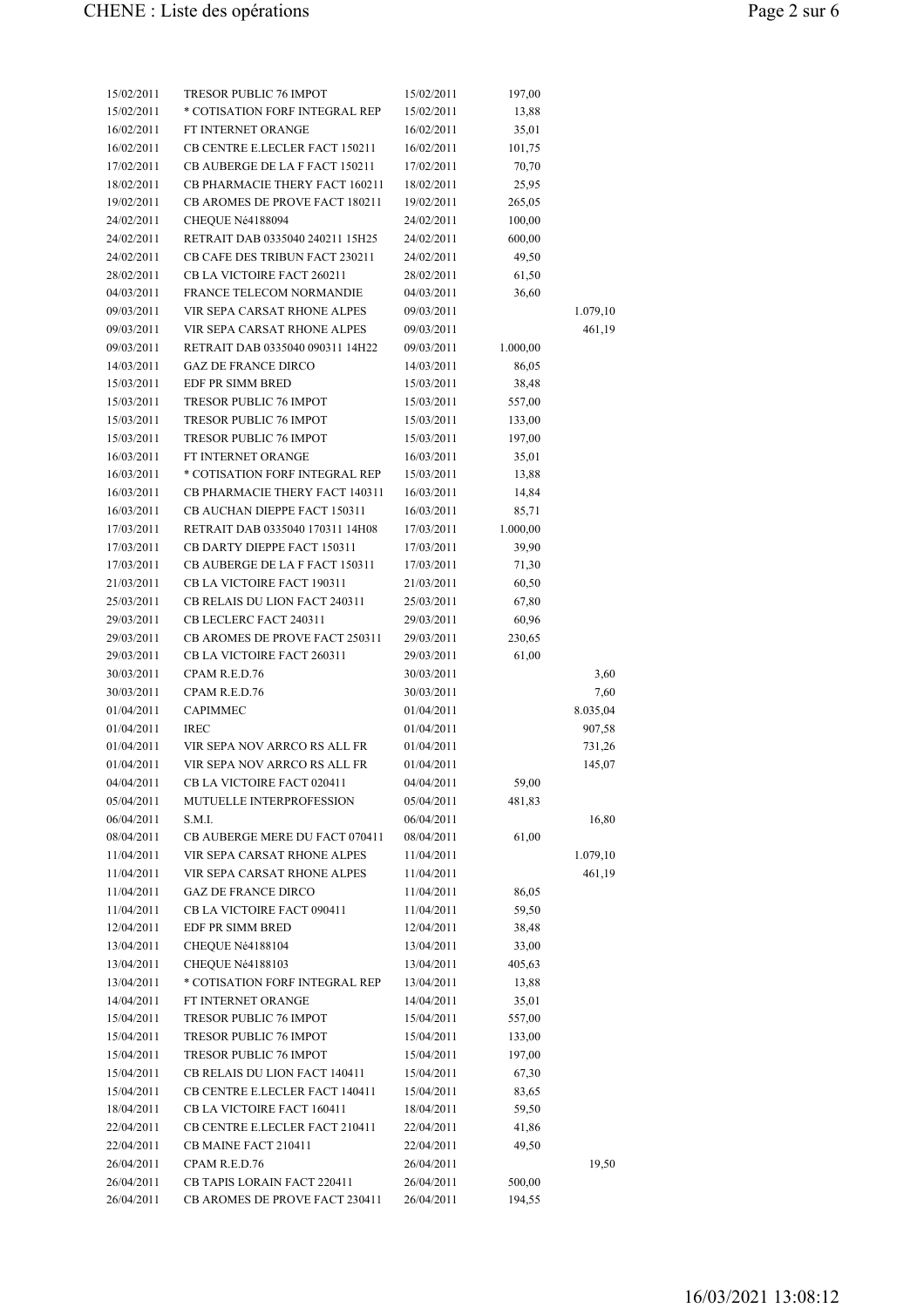| 26/04/2011 | CB LA VICTOIRE FACT 230411       | 26/04/2011 | 59,50    |          |
|------------|----------------------------------|------------|----------|----------|
| 27/04/2011 | CB RELAIS DU LION FACT 250411    | 27/04/2011 | 77,80    |          |
| 02/05/2011 | S.M.I.                           | 02/05/2011 |          | 21,00    |
| 02/05/2011 | CB LA VICTOIRE FACT 300411       | 02/05/2011 | 59,50    |          |
| 03/05/2011 | FRANCE TELECOM NORMANDIE         | 03/05/2011 | 36,60    |          |
| 03/05/2011 | CB SNCF FACT 020511              | 03/05/2011 | 308,60   |          |
| 06/05/2011 | CB LE MARITIME FACT 050511       | 06/05/2011 | 68,40    |          |
| 07/05/2011 | CB AROMES DE PROVE FACT 060511   | 07/05/2011 | 69,30    |          |
| 07/05/2011 | CB JANYLAINE FACT 060511         | 07/05/2011 | 315,00   |          |
| 09/05/2011 | VIR SEPA CARSAT RHONE ALPES      | 09/05/2011 |          | 470,87   |
| 09/05/2011 | VIR SEPA CARSAT RHONE ALPES      | 09/05/2011 |          | 1.101,76 |
| 09/05/2011 | CB LA VICTOIRE FACT 070511       | 09/05/2011 | 59,50    |          |
| 12/05/2011 | <b>GAZ DE FRANCE DIRCO</b>       | 12/05/2011 | 86,05    |          |
| 13/05/2011 | CHEQUE Né4188105                 | 13/05/2011 | 42,00    |          |
| 13/05/2011 | EDF PR SIMM BRED                 | 13/05/2011 | 38,48    |          |
| 13/05/2011 | * COTISATION FORF INTEGRAL REP   | 13/05/2011 | 13,88    |          |
| 13/05/2011 | CB AUBERGE MERE DU FACT 120511   | 13/05/2011 | 61,00    |          |
| 16/05/2011 | CPAM R.E.D.76                    | 16/05/2011 |          | 41,00    |
|            | <b>TRESOR PUBLIC 76 IMPOT</b>    |            |          |          |
| 16/05/2011 |                                  | 16/05/2011 | 557,00   |          |
| 16/05/2011 | TRESOR PUBLIC 76 IMPOT           | 16/05/2011 | 133,00   |          |
| 16/05/2011 | TRESOR PUBLIC 76 IMPOT           | 16/05/2011 | 197,00   |          |
| 16/05/2011 | CB LA VICTOIRE FACT 140511       | 16/05/2011 | 59,50    |          |
| 17/05/2011 | FT INTERNET ORANGE               | 17/05/2011 | 35,01    |          |
| 21/05/2011 | CB HOTEL LA POSTE FACT 200511    | 21/05/2011 | 326,08   |          |
| 23/05/2011 | CB LA VICTOIRE FACT 210511       | 23/05/2011 | 59,50    |          |
| 26/05/2011 | CB MERCEDES FACT 240511          | 26/05/2011 | 96,12    |          |
| 27/05/2011 | CB LECLERC FACT 250511           | 27/05/2011 | 104,95   |          |
| 28/05/2011 | CB AUBERGE DE LA F FACT 250511   | 28/05/2011 | 81,30    |          |
| 30/05/2011 | CB LA VICTOIRE FACT 280511       | 30/05/2011 | 132,00   |          |
| 06/06/2011 | CB LA VICTOIRE FACT 040611       | 06/06/2011 | 96,50    |          |
| 09/06/2011 | VIR SEPA CARSAT RHONE ALPES      | 09/06/2011 |          | 1.101,76 |
| 09/06/2011 | VIR SEPA CARSAT RHONE ALPES      | 09/06/2011 |          | 470,87   |
| 09/06/2011 | CHEQUE Né4188106                 | 09/06/2011 | 50,00    |          |
| 10/06/2011 | CB CENTRE E.LECLER FACT 090611   | 10/06/2011 | 40,76    |          |
| 11/06/2011 | CB LA VIEILLE FERM FACT 090611   | 11/06/2011 | 86,90    |          |
| 14/06/2011 | CB LA VICTOIRE FACT 110611       | 14/06/2011 | 59,50    |          |
| 14/06/2011 | CB UN JOUR AILLEUR FACT 110611   | 14/06/2011 | 218,00   |          |
| 15/06/2011 | <b>TRESOR PUBLIC 76 IMPOT</b>    | 15/06/2011 | 557,00   |          |
| 15/06/2011 | TRESOR PUBLIC 76 IMPOT           | 15/06/2011 | 133,00   |          |
| 15/06/2011 | TRESOR PUBLIC 76 IMPOT           | 15/06/2011 | 197,00   |          |
| 16/06/2011 | FT INTERNET ORANGE               | 16/06/2011 | 35,01    |          |
| 16/06/2011 | RETRAIT DAB 0335040 160611 14H27 | 16/06/2011 | 1.100,00 |          |
| 16/06/2011 | * COTISATION FORF INTEGRAL REP   | 16/06/2011 | 13,88    |          |
| 16/06/2011 | CB RELAIS DU LION FACT 150611    | 16/06/2011 | 66,85    |          |
| 16/06/2011 | CB AUCHAN DIEPPE FACT 150611     | 16/06/2011 | 67,94    |          |
| 16/06/2011 | CB CENTRE E.LECLER FACT 150611   | 16/06/2011 | 49,84    |          |
| 20/06/2011 | EDF PR SIMM BRED                 | 20/06/2011 | 32,95    |          |
| 20/06/2011 | CB LA VICTOIRE FACT 180611       | 20/06/2011 | 59,50    |          |
| 21/06/2011 | CHEQUE Né4188107                 | 21/06/2011 | 500,00   |          |
| 23/06/2011 | CB RELAIS DU LION FACT 220611    | 23/06/2011 | 66,85    |          |
| 23/06/2011 | CB CENTRE E.LECLER FACT 220611   | 23/06/2011 | 111,76   |          |
| 27/06/2011 | CB LA VICTOIRE FACT 250611       | 27/06/2011 | 59,50    |          |
| 01/07/2011 | VIR SEPA NOV ARRCO RS ALL FR     | 01/07/2011 |          | 3,06     |
| 01/07/2011 | VIR SEPA NOV ARRCO RS ALL FR     | 01/07/2011 |          | 15,43    |
| 01/07/2011 | VIR SEPA NOV ARRCO RS ALL FR     | 01/07/2011 |          | 148,13   |
| 01/07/2011 | VIR SEPA NOV ARRCO RS ALL FR     | 01/07/2011 |          | 746,69   |
| 01/07/2011 | <b>IREC</b>                      | 01/07/2011 |          | 945,94   |
| 01/07/2011 | <b>CAPIMMEC</b>                  | 01/07/2011 |          | 8.099,84 |
| 04/07/2011 | FRANCE TELECOM NORMANDIE         | 04/07/2011 | 36,60    |          |
| 05/07/2011 | MUTUELLE INTERPROFESSION         | 05/07/2011 | 481,83   |          |
| 05/07/2011 | CB LA VICTOIRE FACT 020711       | 05/07/2011 | 59,50    |          |
| 06/07/2011 | CPAM R.E.D.76                    | 06/07/2011 |          |          |
|            |                                  |            |          | 21,00    |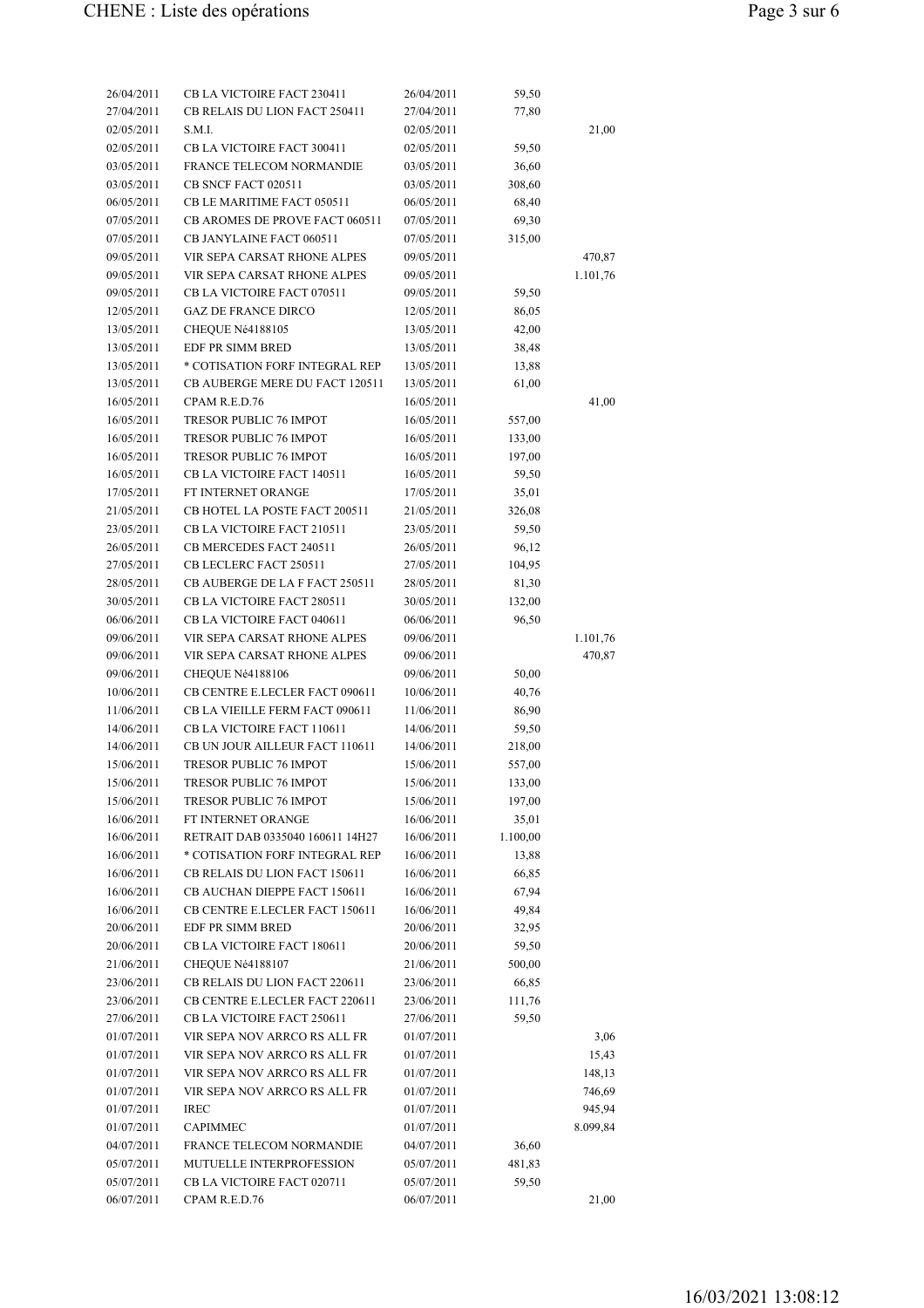| 08/07/2011 | CB AUBERGE MERE DU FACT 070711   | 08/07/2011 | 61,10    |          |
|------------|----------------------------------|------------|----------|----------|
| 09/07/2011 | CB LECLERC FACT 070711           | 09/07/2011 | 72,34    |          |
| 09/07/2011 | CB TAPIS LORAIN FACT 070711      | 09/07/2011 | 1.164,90 |          |
| 11/07/2011 | VIR SEPA CARSAT RHONE ALPES      | 11/07/2011 |          | 470,87   |
| 11/07/2011 | VIR SEPA CARSAT RHONE ALPES      | 11/07/2011 |          | 1.101,76 |
| 11/07/2011 | CB LA VICTOIRE FACT 090711       | 11/07/2011 | 59,50    |          |
| 12/07/2011 | CHEQUE Né4188109                 | 12/07/2011 | 160,73   |          |
| 13/07/2011 | CHEQUE Né4188108                 | 13/07/2011 | 405,63   |          |
| 13/07/2011 | EDF PR SIMM BRED                 | 13/07/2011 | 43,63    |          |
| 15/07/2011 | <b>TRESOR PUBLIC 76 IMPOT</b>    | 15/07/2011 | 557,00   |          |
| 15/07/2011 | <b>TRESOR PUBLIC 76 IMPOT</b>    | 15/07/2011 | 133,00   |          |
| 15/07/2011 | <b>TRESOR PUBLIC 76 IMPOT</b>    | 15/07/2011 | 197,00   |          |
| 15/07/2011 | FT INTERNET ORANGE               | 15/07/2011 | 35,01    |          |
| 15/07/2011 | * COTISATION FORF INTEGRAL REP   | 15/07/2011 | 13,88    |          |
| 18/07/2011 | CB LA VICTOIRE FACT 160711       | 18/07/2011 | 59,50    |          |
| 20/07/2011 | RETRAIT DAB 0335040 200711 10H22 | 20/07/2011 | 1.000,00 |          |
| 26/07/2011 | CPAM R.E.D.76                    | 26/07/2011 |          | 8,10     |
| 28/07/2011 | S.M.I.                           | 28/07/2011 |          | 27,90    |
| 28/07/2011 | CPAM R.E.D.76                    | 28/07/2011 |          | 59,69    |
| 28/07/2011 | CB COUP DE TORCHON FACT 260711   | 28/07/2011 | 110,00   |          |
| 29/07/2011 | CB RELAIS DU LION FACT 280711    | 29/07/2011 | 66,85    |          |
| 30/07/2011 | CB LECLERC FACT 280711           | 30/07/2011 | 89,83    |          |
| 01/08/2011 | S.M.I.                           | 01/08/2011 |          | 30,73    |
| 01/08/2011 | CHEQUE Né4188110                 | 01/08/2011 | 42,00    |          |
| 01/08/2011 | CB LA VICTOIRE FACT 300711       | 01/08/2011 | 97,50    |          |
| 04/08/2011 | CB DECLIC FACT 030811            | 04/08/2011 | 67,40    |          |
| 05/08/2011 | CB LA VIEILLE FERM FACT 030811   | 05/08/2011 | 83,40    |          |
| 08/08/2011 | CB LA VICTOIRE FACT 060811       | 08/08/2011 | 59,50    |          |
| 09/08/2011 | VIR SEPA CARSAT RHONE ALPES      | 09/08/2011 |          | 1.101,76 |
| 09/08/2011 | VIR SEPA CARSAT RHONE ALPES      | 09/08/2011 |          | 470,87   |
| 11/08/2011 | <b>GAZ DE FRANCE DIRCO</b>       | 11/08/2011 | 88,07    |          |
| 11/08/2011 | RETRAIT DAB 0335630 110811 09H22 | 11/08/2011 | 1.500,00 |          |
| 11/08/2011 | CB RELAIS DU LION FACT 100811    | 11/08/2011 | 66,85    |          |
| 12/08/2011 | <b>EDF PR SIMM BRED</b>          | 12/08/2011 | 43,63    |          |
| 12/08/2011 | * COTISATION FORF INTEGRAL REP   | 12/08/2011 | 13,88    |          |
| 12/08/2011 | CB LECLERC FACT 100811           | 12/08/2011 | 92,89    |          |
| 16/08/2011 | CHEQUE Né4188111                 | 16/08/2011 | 68,00    |          |
| 16/08/2011 | <b>TRESOR PUBLIC 76 IMPOT</b>    | 16/08/2011 | 557,00   |          |
| 16/08/2011 | TRESOR PUBLIC 76 IMPOT           | 16/08/2011 | 133,00   |          |
| 16/08/2011 | TRESOR PUBLIC 76 IMPOT           | 16/08/2011 | 197,00   |          |
| 16/08/2011 | FT INTERNET ORANGE               | 16/08/2011 | 35,40    |          |
| 16/08/2011 | CB LA VICTOIRE FACT 130811       | 16/08/2011 | 59,50    |          |
| 17/08/2011 | CHEQUE Né4188130                 | 17/08/2011 | 150,99   |          |
| 19/08/2011 | RETRAIT DAB 0335040 190811 09H27 | 19/08/2011 | 2.000,00 |          |
| 19/08/2011 | CB AUCHAN DIEPPE FACT 180811     | 19/08/2011 | 52,11    |          |
| 19/08/2011 | CB LE CLOS NORMAND FACT 180811   | 19/08/2011 | 86,00    |          |
| 22/08/2011 | CHEQUE Né4188129                 | 22/08/2011 | 40,00    |          |
| 22/08/2011 | CB LA VICTOIRE FACT 200811       | 22/08/2011 | 59,50    |          |
| 24/08/2011 | CPAM R.E.D.76                    | 24/08/2011 |          | 9,60     |
| 24/08/2011 | CB CHOCOLATERIE RO FACT 230811   | 24/08/2011 | 37,00    |          |
| 26/08/2011 | CB AUBERGE MERE DU FACT 250811   | 26/08/2011 | 61,10    |          |
| 27/08/2011 | CB LECLERC FACT 250811           | 27/08/2011 | 37,81    |          |
| 29/08/2011 | CB LA VICTOIRE FACT 270811       | 29/08/2011 | 59,50    |          |
| 30/08/2011 | S.M.I.                           | 30/08/2011 |          | 27,90    |
| 30/08/2011 | RETRAIT DAB 0335040 300811 14H35 | 30/08/2011 | 1.500,00 |          |
| 02/09/2011 | FRANCE TELECOM NORMANDIE         | 02/09/2011 | 36,60    |          |
| 03/09/2011 | CB AUBERGE DE LA F FACT 010911   | 03/09/2011 | 66,90    |          |
| 05/09/2011 | CB LA VICTOIRE FACT 030911       | 05/09/2011 | 128,50   |          |
| 09/09/2011 | VIR SEPA CARSAT RHONE ALPES      | 09/09/2011 |          | 1.101,76 |
| 09/09/2011 | VIR SEPA CARSAT RHONE ALPES      | 09/09/2011 |          | 470,87   |
| 12/09/2011 | EDF PR SIMM BRED                 | 12/09/2011 | 43,63    |          |
| 12/09/2011 | <b>GAZ DE FRANCE DIRCO</b>       | 12/09/2011 | 88,07    |          |
|            |                                  |            |          |          |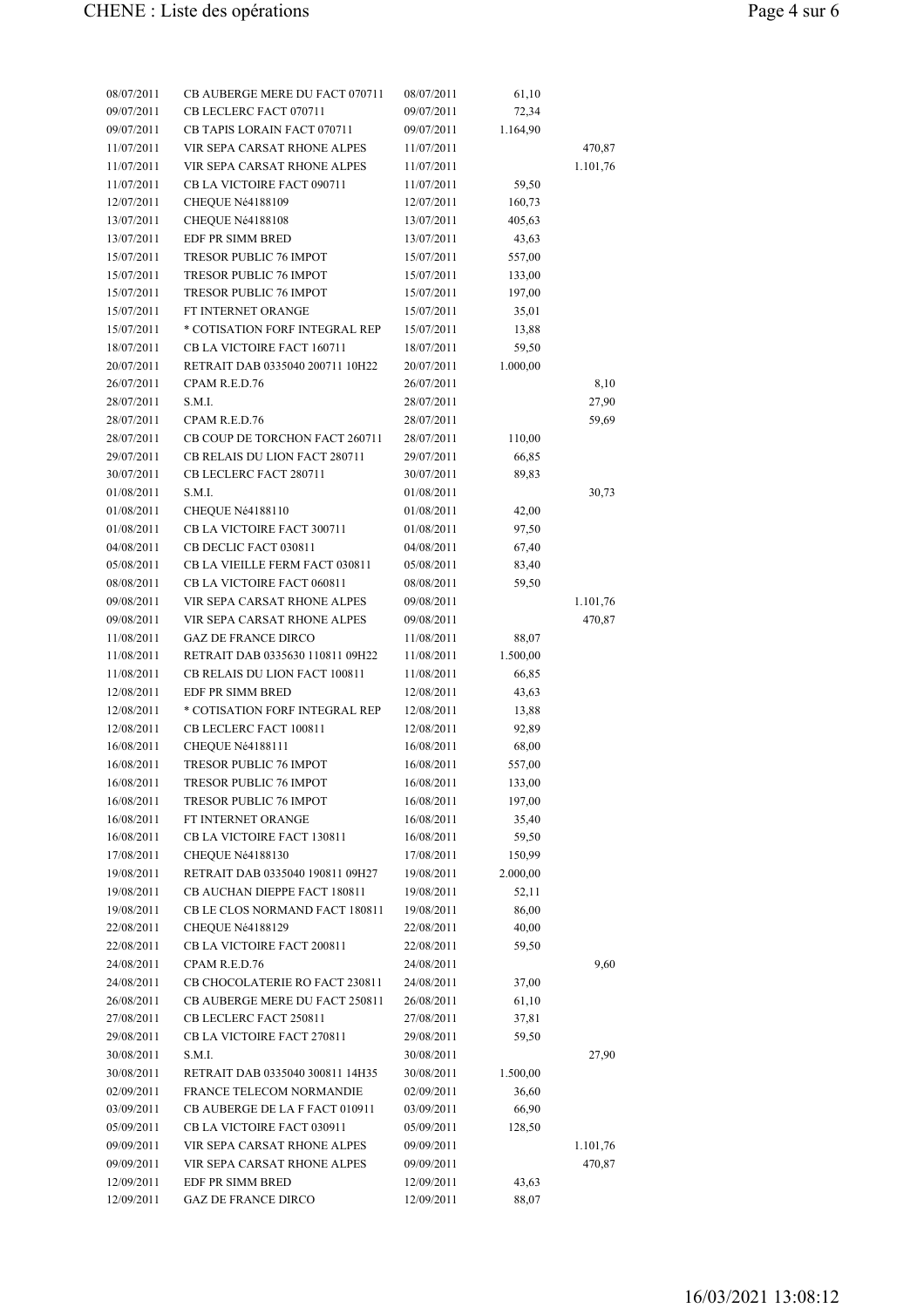| 12/09/2011 | CB LA VICTOIRE FACT 100911                         | 12/09/2011 | 59,50    |           |
|------------|----------------------------------------------------|------------|----------|-----------|
| 13/09/2011 | CHEQUE Né4188112                                   | 13/09/2011 | 2.500,00 |           |
| 14/09/2011 | FT INTERNET ORANGE                                 | 14/09/2011 | 34,99    |           |
| 14/09/2011 | * COTISATION FORF INTEGRAL REP                     | 14/09/2011 | 14,34    |           |
| 15/09/2011 | TRESOR PUBLIC 76 IMPOT                             | 15/09/2011 | 557,00   |           |
| 15/09/2011 | <b>TRESOR PUBLIC 76 IMPOT</b>                      | 15/09/2011 | 133,00   |           |
| 15/09/2011 | TRESOR PUBLIC 76 IMPOT                             | 15/09/2011 | 197,00   |           |
| 16/09/2011 | CB AUBERGE MERE DU FACT 150911                     | 16/09/2011 | 61,10    |           |
| 16/09/2011 | CB AUCHAN DIEPPE FACT 150911                       | 16/09/2011 | 64,81    |           |
| 19/09/2011 | CB LA VICTOIRE FACT 170911                         | 19/09/2011 | 59,50    |           |
| 20/09/2011 | RETRAIT DAB 0335040 200911 14H06                   | 20/09/2011 | 1.700,00 |           |
| 26/09/2011 | CB FRANCE TELECOM FACT 240911                      | 26/09/2011 | 59,90    |           |
| 26/09/2011 | CB LA VICTOIRE FACT 240911                         | 26/09/2011 | 59,50    |           |
| 27/09/2011 | CHEQUE Né4188113                                   | 27/09/2011 | 129,10   |           |
| 27/09/2011 | VIR SEPA CNP EV                                    | 27/09/2011 |          | 10.000,00 |
| 30/09/2011 | CB CENTRE E.LECLER FACT 290911                     | 30/09/2011 | 69,70    |           |
| 01/10/2011 | RETRAIT DAB 0335040 011011 10H39                   | 01/10/2011 | 1.700,00 |           |
| 01/10/2011 | CB RELAIS DU LION FACT 290911                      | 01/10/2011 | 66,85    |           |
| 03/10/2011 | <b>IREC</b>                                        | 03/10/2011 |          | 926,77    |
| 03/10/2011 | VIR SEPA NOV ARRCO RS ALL FR                       | 03/10/2011 |          | 746,69    |
| 03/10/2011 | VIR SEPA NOV ARRCO RS ALL FR                       | 03/10/2011 |          | 148,13    |
| 03/10/2011 | VIR SEPA CAPIMMEC                                  | 03/10/2011 |          | 8.067,44  |
| 03/10/2011 | CHEQUE Né4188114                                   | 03/10/2011 | 79,21    |           |
| 04/10/2011 | CPAM R.E.D.76                                      | 04/10/2011 |          | 40,40     |
| 06/10/2011 | CHEQUE Né4188116                                   | 06/10/2011 | 100,00   |           |
| 06/10/2011 | S.M.I.                                             | 06/10/2011 |          | 56,10     |
| 10/10/2011 | VIR SEPA CARSAT RHONE ALPES                        | 10/10/2011 |          | 470,87    |
| 10/10/2011 | VIR SEPA CARSAT RHONE ALPES                        | 10/10/2011 |          | 1.101,76  |
| 10/10/2011 | CB LA VICTOIRE FACT 081011                         | 10/10/2011 | 130,50   |           |
| 11/10/2011 | CHEQUE Né4188115                                   | 11/10/2011 | 422,71   |           |
| 12/10/2011 | <b>GAZ DE FRANCE DIRCO</b>                         | 12/10/2011 | 88,07    |           |
| 12/10/2011 | * COTISATION FORF INTEGRAL REP                     | 12/10/2011 | 14,34    |           |
| 13/10/2011 | EDF PR SIMM BRED                                   | 13/10/2011 | 43,63    |           |
| 13/10/2011 | CB COUP DE TORCHON FACT 111011                     | 13/10/2011 | 45,20    |           |
| 13/10/2011 | CB CENTRE E.LECLER FACT 121011                     | 13/10/2011 | 85,90    |           |
| 14/10/2011 | FT INTERNET ORANGE                                 | 14/10/2011 | 44,18    |           |
| 14/10/2011 | MUTUELLE INTERPROFESSION                           | 14/10/2011 | 497,19   |           |
| 17/10/2011 | CHEQUE Né4188117                                   | 17/10/2011 | 35,90    |           |
| 17/10/2011 | CHEQUE Né4188119                                   | 17/10/2011 | 136,80   |           |
| 17/10/2011 | TRESOR PUBLIC 76 IMPOT                             | 17/10/2011 | 557,00   |           |
| 17/10/2011 | TRESOR PUBLIC 76 IMPOT                             | 17/10/2011 | 133,00   |           |
| 17/10/2011 | TRESOR PUBLIC 76 IMPOT                             | 17/10/2011 | 197,00   |           |
| 17/10/2011 | CB LA VICTOIRE FACT 151011                         | 17/10/2011 | 59,50    |           |
| 19/10/2011 | RETRAIT DAB 0335040 191011 10H46                   | 19/10/2011 | 1.700,00 |           |
| 22/10/2011 | CB LECLERC FACT 201011                             | 22/10/2011 | 51,47    |           |
| 24/10/2011 | CHEQUE Né4188120                                   | 24/10/2011 | 380,90   |           |
| 24/10/2011 | CPAM R.E.D.76                                      | 24/10/2011 |          | 22,00     |
| 26/10/2011 | S.M.I.                                             | 26/10/2011 |          | 21,00     |
| 28/10/2011 | CB LA VICTOIRE FACT 271011                         | 28/10/2011 | 59,50    |           |
| 28/10/2011 | CB CENTRE E.LECLER FACT 271011                     | 28/10/2011 | 33,08    |           |
| 29/10/2011 | CB AROMES DE PROVE FACT 281011                     | 29/10/2011 | 180,80   |           |
| 31/10/2011 | CB COUP DE TORCHON FACT 291011                     | 31/10/2011 | 80,20    |           |
| 02/11/2011 | FRANCE TELECOM NORMANDIE                           | 02/11/2011 | 36,60    |           |
| 03/11/2011 | CHEQUE Né4188121                                   | 03/11/2011 | 87,90    |           |
|            | VIR SEPA CARSAT RHONE ALPES                        |            |          |           |
| 09/11/2011 | VIR SEPA CARSAT RHONE ALPES                        | 09/11/2011 |          | 470,87    |
| 09/11/2011 |                                                    | 09/11/2011 |          | 1.101,76  |
| 09/11/2011 | RETRAIT DAB 0335040 091111 14H30                   | 09/11/2011 | 1.700,00 |           |
| 10/11/2011 | CB LECLERC FACT 081111                             | 10/11/2011 | 52,80    |           |
| 10/11/2011 | CB AROMES DE PROVE FACT 091111<br>EDF PR SIMM BRED | 10/11/2011 | 18,00    |           |
| 14/11/2011 |                                                    | 14/11/2011 | 43,63    |           |
| 14/11/2011 | <b>GAZ DE FRANCE DIRCO</b>                         | 14/11/2011 | 88,07    |           |
| 14/11/2011 | CB UN JOUR AILLEUR FACT 101111                     | 14/11/2011 | 456,09   |           |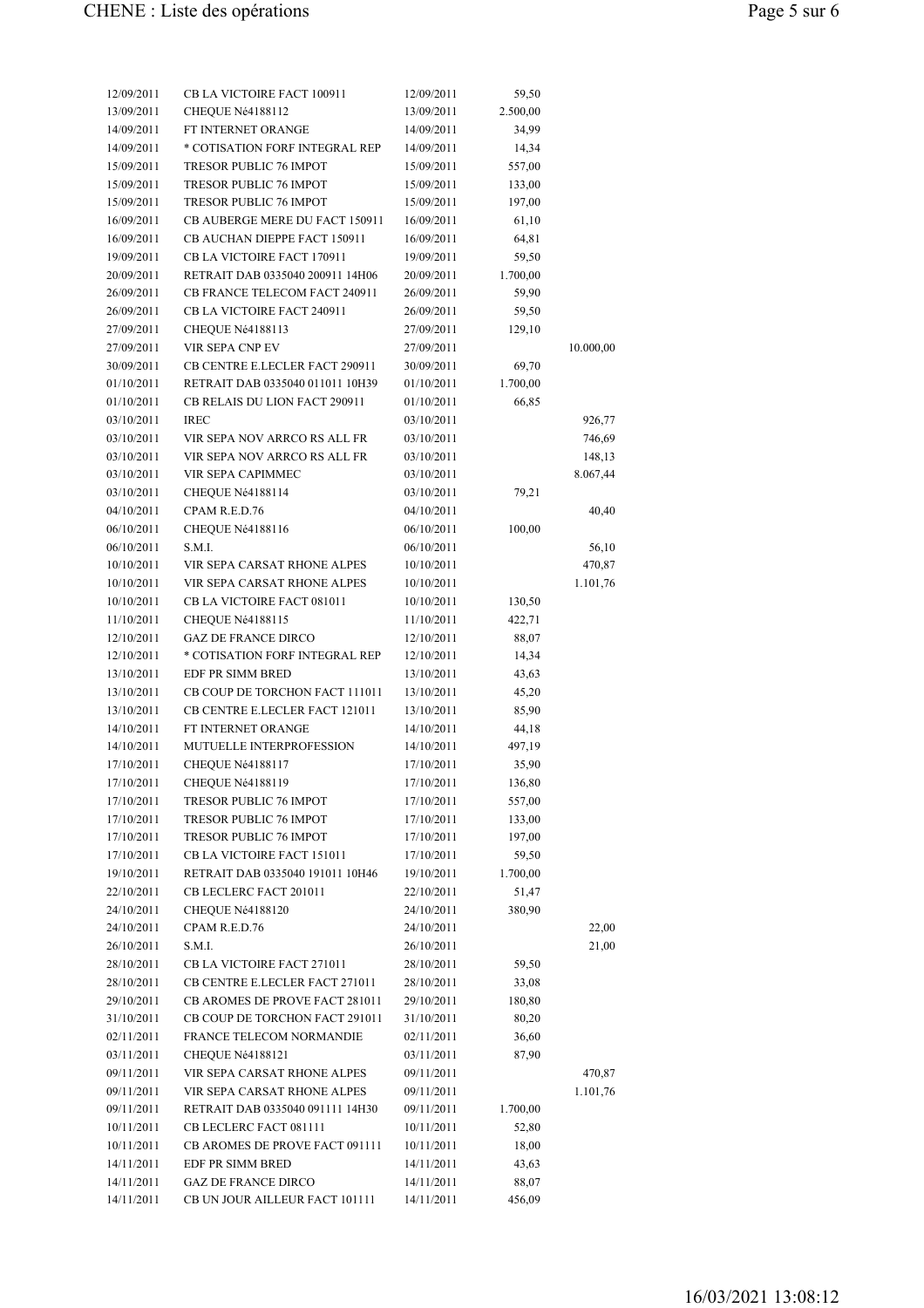|                          | Equivalent à                           | 31/12/2011               |                |           | 128.292,00 FRF |
|--------------------------|----------------------------------------|--------------------------|----------------|-----------|----------------|
|                          | Nouveau Solde au                       | 31/12/2011               |                | Créditeur | 19.557,99 EUR  |
| 30/12/2011               | CB LA VICTOIRE FACT 291211             | 30/12/2011               | 61,50          |           |                |
| 30/12/2011               | CB AROMES DE PROVE FACT 291211         | 30/12/2011               | 124,50         |           |                |
| 27/12/2011               | S.M.I.                                 | 27/12/2011               |                | 27,90     |                |
| 27/12/2011               | RETRAIT DAB 0335630 271211 09H14       | 27/12/2011               | 1.500,00       |           |                |
| 26/12/2011               | CB TOUT VA BIEN FACT 241211            | 26/12/2011               | 68,20          |           |                |
| 24/12/2011               | CB LECLERC FACT 221211                 | 24/12/2011               | 55,38          |           |                |
| 23/12/2011               | CB LA VICTOIRE FACT 221211             | 23/12/2011               | 59,50          |           |                |
| 23/12/2011               | <b>CB AROMES DE PROVE FACT 221211</b>  | 23/12/2011               | 194,45         |           |                |
| 23/12/2011               | CPAM R.E.D.76                          | 23/12/2011               |                | 7,10      |                |
| 22/12/2011               | CB MERCEDES FACT 201211                | 22/12/2011               | 204,17         |           |                |
| 16/12/2011               | CB CENTRE E.LECLER FACT 151211         | 16/12/2011               | 101,55         |           |                |
| 16/12/2011               | CB LA VICTOIRE FACT 151211             | 16/12/2011               | 59,00          |           |                |
| 14/12/2011               | RETRAIT DAB 0335630 141211 09H18       | 14/12/2011               | 1.700,00       |           |                |
| 14/12/2011               | FT INTERNET ORANGE                     | 14/12/2011               | 34,99          |           |                |
| 13/12/2011               | EDF PR SIMM BRED                       | 13/12/2011               | 43,63          |           |                |
| 13/12/2011               | CHEQUE Né4188126                       | 13/12/2011               | 2.508,00       |           |                |
| 12/12/2011               | * COTISATION FORF INTEGRAL REP         | 12/12/2011               | 88,07<br>14,34 |           |                |
| 09/12/2011<br>12/12/2011 | <b>GAZ DE FRANCE DIRCO</b>             | 09/12/2011<br>12/12/2011 | 56,03          |           |                |
| 09/12/2011               | S.M.I.<br>CB AUCHAN DIEPPE FACT 081211 | 09/12/2011               |                | 27,90     |                |
| 09/12/2011               | VIR SEPA CARSAT RHONE ALPES            | 09/12/2011               |                | 470,87    |                |
| 09/12/2011               | VIR SEPA CARSAT RHONE ALPES            | 09/12/2011               |                | 1.101,76  |                |
| 07/12/2011               | S.M.I.                                 | 07/12/2011               |                | 27,90     |                |
| 06/12/2011               | RETRAIT DAB 0335040 061211 09H31       | 06/12/2011               | 1.700,00       |           |                |
| 05/12/2011               | CPAM R.E.D.76                          | 05/12/2011               |                | 10,60     |                |
| 03/12/2011               | CB LECLERC FACT 011211                 | 03/12/2011               | 64,64          |           |                |
| 02/12/2011               | CB HARVARD VETEMEN FACT 301111         | 02/12/2011               | 69,00          |           |                |
| 01/12/2011               | CB PALAIS CHAUSSUR FACT 301111         | 01/12/2011               | 69,50          |           |                |
| 01/12/2011               | CB LA VICTOIRE FACT 301111             | 01/12/2011               | 96,50          |           |                |
| 30/11/2011               | CB AROMES DE PROVE FACT 291111         | 30/11/2011               | 297,00         |           |                |
| 30/11/2011               | CPAM R.E.D.76                          | 30/11/2011               |                | 16,16     |                |
| 30/11/2011               | CHEQUE Né4188124                       | 30/11/2011               | 891,01         |           |                |
| 26/11/2011               | CB LECLERC FACT 241111                 | 26/11/2011               | 100,86         |           |                |
| 25/11/2011               | CB PHARM PUITS SAL FACT 241111         | 25/11/2011               | 65,20          |           |                |
| 25/11/2011               | CHEQUE Né4188118                       | 25/11/2011               | 16,50          |           |                |
| 23/11/2011               | RETRAIT DAB 0335700 231111 10H02       | 23/11/2011               | 1.700,00       |           |                |
| 22/11/2011               | CHEQUE Né4188122                       | 22/11/2011               | 2.500,00       |           |                |
| 19/11/2011               | CB DIEPPE ELECTRON FACT 181111         | 19/11/2011               | 112,00         |           |                |
| 17/11/2011               | * COTISATION FORF INTEGRAL REP         | 17/11/2011               | 14,34          |           |                |
| 16/11/2011               | FT INTERNET ORANGE                     | 16/11/2011               | 34,99          |           |                |
| 16/11/2011               | S.M.I.                                 | 16/11/2011               |                | 12,45     |                |
| 15/11/2011               | TRESOR PUBLIC 76 IMPOT                 | 15/11/2011               | 27,00          |           |                |
| 15/11/2011               | TRESOR PUBLIC 76 IMPOT                 | 15/11/2011               | 32,00          |           |                |
| 15/11/2011               | TRESOR PUBLIC 76 IMPOT                 | 15/11/2011               | 33,00          |           |                |
| 14/11/2011               | CB UN JOUR AILLEUR FACT 101111         | 14/11/2011               | 19,56          |           |                |
|                          |                                        |                          |                |           |                |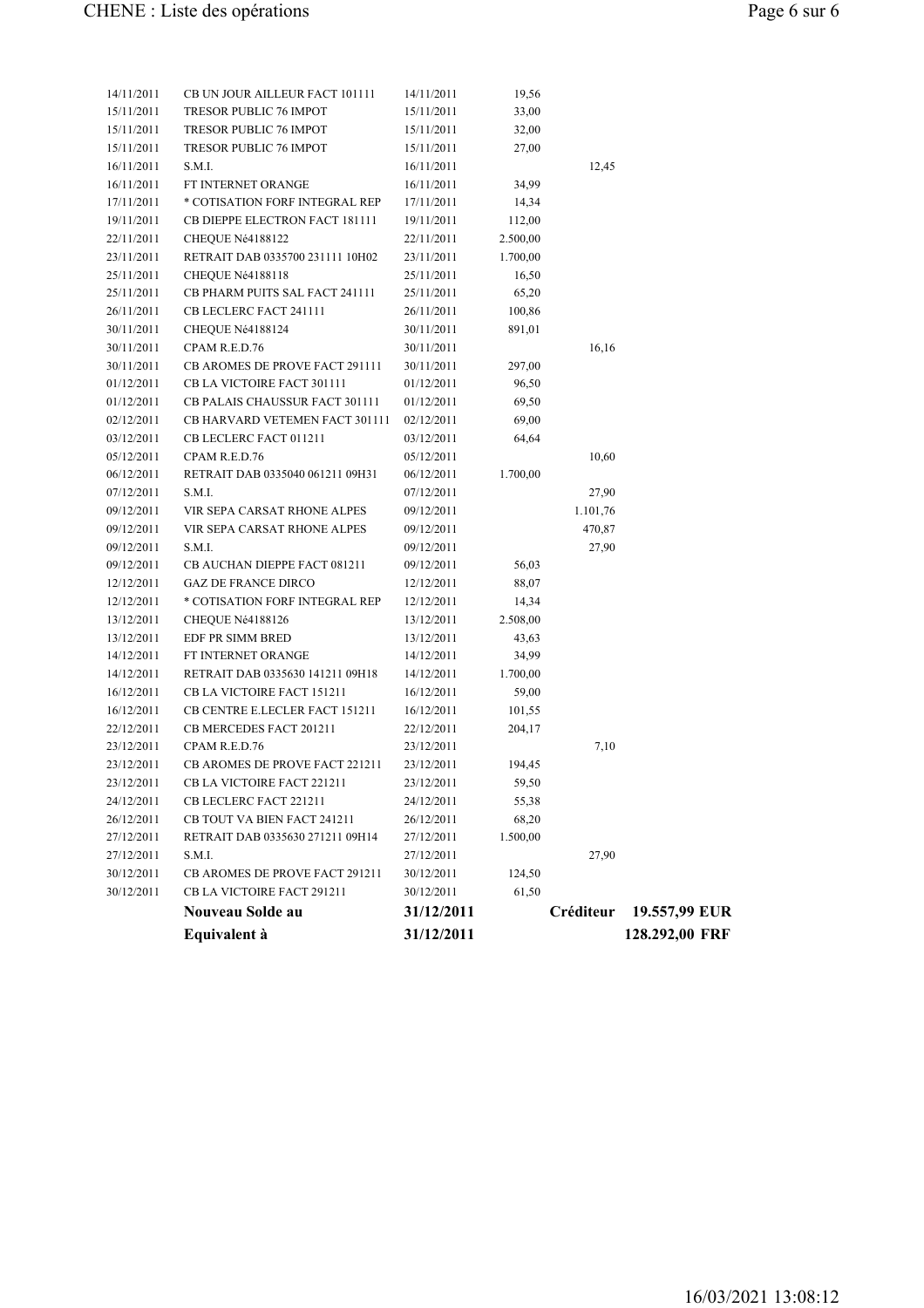

## Relevé de compte du 01/01/2012 au 10/03/2013 Compte nn° 11425 00900 04486448545 MR OU ME VIRETON ANDRE

| Date opération | Libellé                                                      | Date de valeur Débit     |                 | Crédit   | Solde                   |
|----------------|--------------------------------------------------------------|--------------------------|-----------------|----------|-------------------------|
|                | Ancien Solde au                                              | 01/01/2012               |                 |          | Créditeur 19.557,99 EUR |
| 02/01/2012     | <b>IREC</b>                                                  | 02/01/2012               |                 | 926,77   |                         |
| 02/01/2012     | VIR SEPA CAPIMMEC                                            | 02/01/2012               |                 | 8.067,44 |                         |
| 02/01/2012     | VIR SEPA NOV ARRCO RS ALL FR                                 | 02/01/2012               |                 | 746,69   |                         |
| 02/01/2012     | VIR SEPA NOV ARRCO RS ALL FR                                 | 02/01/2012               |                 | 148,13   |                         |
| 02/01/2012     | FRANCE TELECOM NORMANDIE                                     | 02/01/2012               | 36,60           |          |                         |
| 03/01/2012     | <b>INTERETS CREDITEURS</b>                                   | 01/01/2012               |                 | 111,96   |                         |
| 03/01/2012     | CB LA VICTOIRE FACT 010112                                   | 03/01/2012               | 115,00          |          |                         |
| 07/01/2012     | CB LA VICTOIRE FACT 060112                                   | 07/01/2012               | 61,50           |          |                         |
| 09/01/2012     | VIR SEPA CARSAT RHONE ALPES                                  | 09/01/2012               |                 | 1.101,76 |                         |
| 09/01/2012     | VIR SEPA CARSAT RHONE ALPES                                  | 09/01/2012               |                 | 470,87   |                         |
| 09/01/2012     | CB LECLERC FACT 060112                                       | 09/01/2012               | 46,46           |          |                         |
| 10/01/2012     | MUTUELLE INTERPROFESSION                                     | 10/01/2012               | 537,57          |          |                         |
| 11/01/2012     | <b>GAZ DE FRANCE DIRCO</b>                                   | 11/01/2012               | 88,07           |          |                         |
| 12/01/2012     | EDF PR SIMM BRED                                             | 12/01/2012               | 43,63           |          |                         |
| 12/01/2012     | CB AROMES DE PROVE FACT 110112                               | 12/01/2012               | 85,80           |          |                         |
| 12/01/2012     | CB AU 4EME TOP FACT 110112                                   | 12/01/2012               | 42,00           |          |                         |
| 13/01/2012     | * COTISATION FORF INTEGRAL REP                               | 12/01/2012               | 14,34           |          |                         |
| 13/01/2012     | CB LA VICTOIRE FACT 120112                                   | 13/01/2012               | 61,50           |          |                         |
| 16/01/2012     | FT INTERNET ORANGE                                           | 16/01/2012               | 34,99           |          |                         |
| 16/01/2012     | TRESOR PUBLIC 76 IMPOT                                       | 16/01/2012               | 560,00          |          |                         |
| 16/01/2012     | TRESOR PUBLIC 76 IMPOT                                       | 16/01/2012               | 136,00          |          |                         |
| 16/01/2012     | TRESOR PUBLIC 76 IMPOT                                       | 16/01/2012               | 199,00          |          |                         |
| 16/01/2012     | CB LA VICTOIRE FACT 140112                                   | 16/01/2012               |                 |          |                         |
| 17/01/2012     | CHEQUE Né4188128                                             |                          | 131,00          |          |                         |
| 18/01/2012     |                                                              | 17/01/2012               | 93,10<br>225,56 |          |                         |
| 18/01/2012     | CHEQUE Né4188127<br>RETRAIT DAB 0335700 180112 14H01         | 18/01/2012<br>18/01/2012 | 500,00          |          |                         |
| 20/01/2012     | CB CENTRE E.LECLER FACT 190112                               | 20/01/2012               | 41,47           |          |                         |
| 21/01/2012     | CB AUBERGE DE LA F FACT 190112                               |                          |                 |          |                         |
|                |                                                              | 21/01/2012               | 59,30           |          |                         |
| 23/01/2012     | CB AROMES DE PROVE FACT 210112                               | 23/01/2012               | 158,95          |          |                         |
| 23/01/2012     | CB LA VICTOIRE FACT 210112                                   | 23/01/2012               | 61,50           |          |                         |
| 28/01/2012     | CB AUBERGE DE LA F FACT 260112                               | 28/01/2012               | 57,40           |          |                         |
| 30/01/2012     | CB LA VICTOIRE FACT 280112                                   | 30/01/2012               | 61,50           |          |                         |
| 31/01/2012     | CHEQUE Né4188131                                             | 31/01/2012               | 2.500,00        |          |                         |
| 03/02/2012     | CB LA VICTOIRE FACT 020212<br>CB CENTRE E.LECLER FACT 020212 | 03/02/2012               | 103,50          |          |                         |
| 03/02/2012     |                                                              | 03/02/2012               | 110,37          |          |                         |
| 09/02/2012     | VIR SEPA CARSAT RHONE ALPES                                  | 09/02/2012               |                 | 1.101,76 |                         |
| 09/02/2012     | VIR SEPA CARSAT RHONE ALPES                                  | 09/02/2012               |                 | 470,87   |                         |
| 13/02/2012     | EDF PR SIMM BRED                                             | 13/02/2012               | 43,63           |          |                         |
| 13/02/2012     | <b>GAZ DE FRANCE DIRCO</b>                                   | 13/02/2012               | 88,07           |          |                         |
| 14/02/2012     | FT INTERNET ORANGE                                           | 14/02/2012               | 34,99           |          |                         |
| 15/02/2012     | TRESOR PUBLIC 76 IMPOT                                       | 15/02/2012               | 560,00          |          |                         |
| 15/02/2012     | TRESOR PUBLIC 76 IMPOT                                       | 15/02/2012               | 136,00          |          |                         |
| 15/02/2012     | TRESOR PUBLIC 76 IMPOT                                       | 15/02/2012               | 199,00          |          |                         |
| 15/02/2012     | * COTISATION FORF INTEGRAL REP                               | 15/02/2012               | 14,34           |          |                         |
| 17/02/2012     | CB LA VICTOIRE FACT 160212                                   | 17/02/2012               | 61,50           |          |                         |
| 18/02/2012     | CB LECLERC FACT 160212                                       | 18/02/2012               | 53,90           |          |                         |
| 20/02/2012     | CB AROMES DE PROVE FACT 180212                               | 20/02/2012               | 36,00           |          |                         |
| 20/02/2012     | CB TOUT VA BIEN FACT 180212                                  | 20/02/2012               | 79,35           |          |                         |
| 24/02/2012     | CB DVM INFORMATIQU FACT 230212                               | 24/02/2012               | 37,90           |          |                         |
| 24/02/2012     | CB AUCHAN DIEPPE FACT 230212                                 | 24/02/2012               | 27,33           |          |                         |
| 24/02/2012     | CB LA VICTOIRE FACT 230212                                   | 24/02/2012               | 61,50           |          |                         |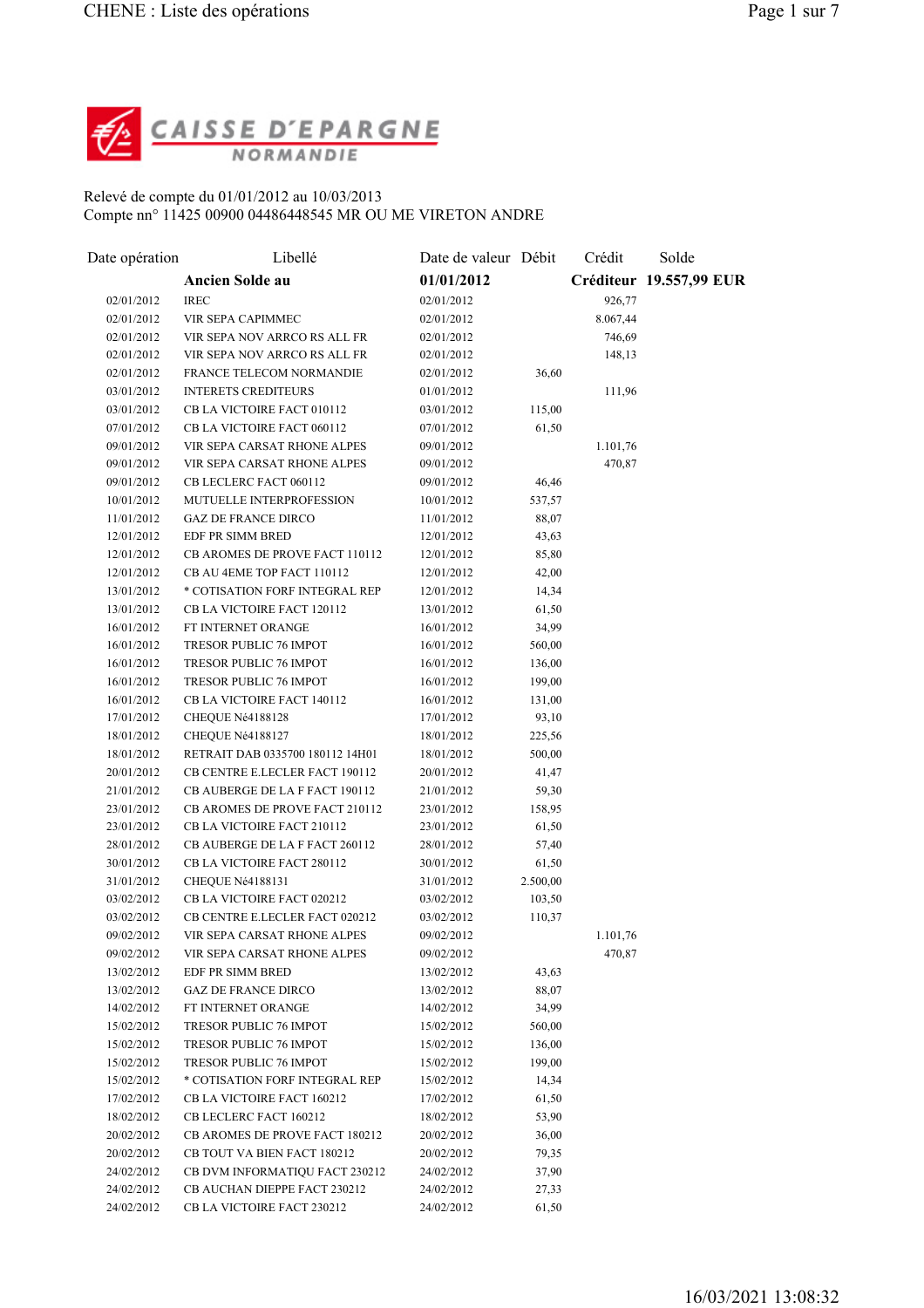| 27/02/2012 | CB AROMES DE PROVE FACT 250212       | 27/02/2012 | 132,00   |          |
|------------|--------------------------------------|------------|----------|----------|
| 27/02/2012 | CB TOUT VA BIEN FACT 250212          | 27/02/2012 | 64,90    |          |
| 27/02/2012 | <b>CB SIA 8TH AVENUE FACT 250212</b> | 27/02/2012 | 25,50    |          |
| 02/03/2012 | FRANCE TELECOM NORMANDIE             | 02/03/2012 | 36,99    |          |
| 02/03/2012 | CB LA VICTOIRE FACT 010312           | 02/03/2012 | 61,50    |          |
| 05/03/2012 | CB LECLERC FACT 010312               | 05/03/2012 | 40,76    |          |
| 05/03/2012 | CB LA VICTOIRE FACT 030312           | 05/03/2012 | 61,50    |          |
| 09/03/2012 | VIR SEPA CARSAT RHONE ALPES          | 09/03/2012 |          | 1.101,76 |
| 09/03/2012 | VIR SEPA CARSAT RHONE ALPES          | 09/03/2012 |          | 470,87   |
| 09/03/2012 | CB LA VICTOIRE FACT 080312           | 09/03/2012 | 61,50    |          |
| 12/03/2012 | CB LECLERC FACT 080312               | 12/03/2012 | 39,69    |          |
| 13/03/2012 | <b>GAZ DE FRANCE DIRCO</b>           | 13/03/2012 | 88,07    |          |
| 13/03/2012 | CB SA TOUT VA BIEN FACT 100312       | 13/03/2012 | 52,70    |          |
| 14/03/2012 | EDF PR SIMM BRED                     | 14/03/2012 | 43,63    |          |
| 14/03/2012 | FT INTERNET ORANGE                   | 14/03/2012 | 34,99    |          |
| 14/03/2012 | * COTISATION FORF INTEGRAL REP       | 14/03/2012 | 14,34    |          |
| 15/03/2012 | <b>TRESOR PUBLIC 76 IMPOT</b>        | 15/03/2012 | 560,00   |          |
| 15/03/2012 | <b>TRESOR PUBLIC 76 IMPOT</b>        | 15/03/2012 | 136,00   |          |
| 15/03/2012 | TRESOR PUBLIC 76 IMPOT               | 15/03/2012 | 199,00   |          |
| 16/03/2012 | CHEQUE Né4188133                     | 16/03/2012 | 1.600,00 |          |
| 16/03/2012 | CHEQUE Né4188132                     | 16/03/2012 | 77,93    |          |
| 19/03/2012 | CB LA VICTOIRE FACT 170312           | 19/03/2012 | 61,50    |          |
| 20/03/2012 | CHEQUE Né4188134                     | 20/03/2012 | 3.597,00 |          |
| 22/03/2012 | CPAM R.E.D.76                        | 22/03/2012 |          | 5,10     |
| 23/03/2012 | CB LA VICTOIRE FACT 220312           | 23/03/2012 | 61,50    |          |
| 24/03/2012 | CB LECLERC FACT 220312               | 24/03/2012 | 79,31    |          |
| 26/03/2012 | S.M.I.                               | 26/03/2012 |          | 27,90    |
| 26/03/2012 | CB SA TOUT VA BIEN FACT 240312       | 26/03/2012 | 55,20    |          |
| 30/03/2012 | CB LE CLOS NORMAND FACT 290312       | 30/03/2012 | 93,00    |          |
| 31/03/2012 | CB LECLERC FACT 290312               | 31/03/2012 | 34,75    |          |
| 02/04/2012 | <b>MALAKOFFMEDERIC R ARRCO</b>       | 02/04/2012 |          | 948,06   |
| 02/04/2012 | VIR SEPA NOV ARRCO RS ALL FR         | 02/04/2012 |          | 763,86   |
| 02/04/2012 | VIR SEPA NOV ARRCO RS ALL FR         | 02/04/2012 |          | 151,53   |
| 02/04/2012 | VIR SEPA MALAKOFFMEDERIC R AGIRC     | 02/04/2012 |          | 8.252,30 |
| 02/04/2012 | CB LA VICTOIRE FACT 310312           | 02/04/2012 | 61,50    |          |
| 05/04/2012 | MUTUELLE INTERPROFESSION             | 05/04/2012 | 537,57   |          |
| 06/04/2012 | CB CENTRE E.LECLER FACT 050412       | 06/04/2012 | 27,45    |          |
| 10/04/2012 | VIR SEPA CARSAT RHONE ALPES          | 10/04/2012 |          | 470,87   |
| 10/04/2012 | VIR SEPA CARSAT RHONE ALPES          | 10/04/2012 |          | 1.101,76 |
| 10/04/2012 | RETRAIT DAB 0335040 100412 14H04     | 10/04/2012 | 1.500,00 |          |
| 10/04/2012 | CB LA VICTOIRE FACT 070412           | 10/04/2012 | 103,50   |          |
| 11/04/2012 | <b>GAZ DE FRANCE DIRCO</b>           | 11/04/2012 | 88,07    |          |
| 11/04/2012 | CB AROMES DE PROVE FACT 070412       | 11/04/2012 | 17,10    |          |
| 12/04/2012 | EDF PR SIMM BRED                     | 12/04/2012 | 43,63    |          |
| 13/04/2012 | CB AUCHAN DIEPPE FACT 120412         | 13/04/2012 | 33,67    |          |
| 16/04/2012 | TRESOR PUBLIC 76 IMPOT               | 16/04/2012 |          |          |
|            | TRESOR PUBLIC 76 IMPOT               |            | 560,00   |          |
| 16/04/2012 |                                      | 16/04/2012 | 136,00   |          |
| 16/04/2012 | TRESOR PUBLIC 76 IMPOT               | 16/04/2012 | 199,00   |          |
| 16/04/2012 | CB AUBERGE DE LA F FACT 120412       | 16/04/2012 | 58,20    |          |
| 16/04/2012 | CB LA VICTOIRE FACT 140412           | 16/04/2012 | 103,50   |          |
| 17/04/2012 | CHEQUE Né4188136                     | 17/04/2012 | 3.000,00 |          |
| 17/04/2012 | * COTISATION FORF INTEGRAL REP       | 17/04/2012 | 14,34    |          |
| 18/04/2012 | CHEQUE Né4188135                     | 18/04/2012 | 624,83   |          |
| 18/04/2012 | FT INTERNET ORANGE                   | 18/04/2012 | 34,99    |          |
| 18/04/2012 | CPAM R.E.D.76                        | 18/04/2012 |          | 10,10    |
| 19/04/2012 | CHEQUE Né4188137                     | 19/04/2012 | 99,90    |          |
| 21/04/2012 | CB AROMES DE PROVE FACT 200412       | 21/04/2012 | 101,00   |          |
| 23/04/2012 | CB LA VICTOIRE FACT 210412           | 23/04/2012 | 61,50    |          |
| 24/04/2012 | S.M.I.                               | 24/04/2012 |          | 27,90    |
| 25/04/2012 | S.M.I.                               | 25/04/2012 |          | 21,00    |
| 27/04/2012 | CB LA VICTOIRE FACT 260412           | 27/04/2012 | 61,50    |          |
| 27/04/2012 | CB AUCHAN DIEPPE FACT 260412         | 27/04/2012 | 112,90   |          |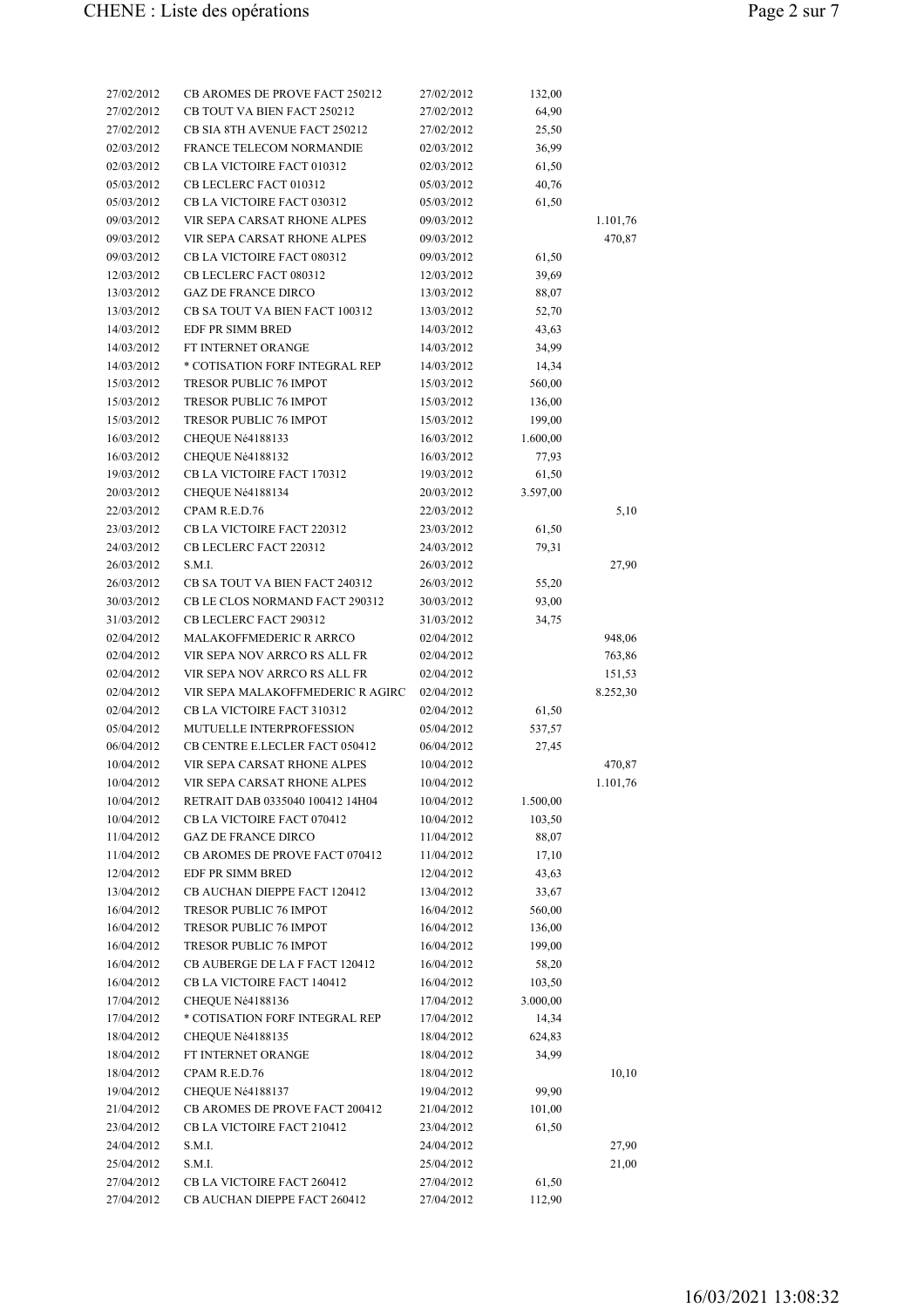| 30/04/2012 | <b>CB AROMES DE PROVE FACT 270412</b> | 30/04/2012 | 12,80     |          |
|------------|---------------------------------------|------------|-----------|----------|
| 02/05/2012 | RETRAIT DAB 0335040 020512 14H20      | 02/05/2012 | 1.500,00  |          |
| 03/05/2012 | FRANCE TELECOM NORMANDIE              | 03/05/2012 | 39,71     |          |
| 04/05/2012 | CHEQUE Né4188138                      | 04/05/2012 | 2.400,00  |          |
| 04/05/2012 | CB LA VICTOIRE FACT 030512            | 04/05/2012 | 61,50     |          |
| 04/05/2012 | CB CENTRE E.LECLER FACT 030512        | 04/05/2012 | 32,88     |          |
| 07/05/2012 | CHEQUE Né4188140                      | 07/05/2012 | 1.000,00  |          |
| 08/05/2012 | CB AUBERGE MERE DU FACT 060512        | 08/05/2012 | 93,10     |          |
| 09/05/2012 | VIR SEPA CARSAT RHONE ALPES           | 09/05/2012 |           | 480,76   |
| 09/05/2012 | VIR SEPA CARSAT RHONE ALPES           | 09/05/2012 |           | 1.124,88 |
| 11/05/2012 | CB LA VICTOIRE FACT 100512            | 11/05/2012 | 61,50     |          |
| 11/05/2012 | CB AUCHAN DIEPPE FACT 100512          | 11/05/2012 | 28,20     |          |
| 14/05/2012 | <b>GAZ DE FRANCE DIRCO</b>            | 14/05/2012 | 88,07     |          |
| 14/05/2012 | EDF PR SIMM BRED                      | 14/05/2012 | 43,63     |          |
| 15/05/2012 | TRESOR PUBLIC 76 IMPOT                | 15/05/2012 | 560,00    |          |
| 15/05/2012 | TRESOR PUBLIC 76 IMPOT                | 15/05/2012 | 136,00    |          |
| 15/05/2012 | <b>TRESOR PUBLIC 76 IMPOT</b>         | 15/05/2012 | 199,00    |          |
| 15/05/2012 | CB TOUT VA BIEN FACT 120512           | 15/05/2012 | 49,90     |          |
| 15/05/2012 | CPAM R.E.D.76                         | 15/05/2012 |           | 12,60    |
| 15/05/2012 | * COTISATION FORF INTEGRAL REP        | 15/05/2012 | 14,34     |          |
| 16/05/2012 | CHEQUE Né4188141                      | 16/05/2012 | 71,25     |          |
| 16/05/2012 | FT INTERNET ORANGE                    | 16/05/2012 | 34,99     |          |
| 17/05/2012 | CHEQUE Né4188142                      | 17/05/2012 | 60,70     |          |
|            | S.M.I.                                |            |           | 27,90    |
| 21/05/2012 |                                       | 21/05/2012 |           |          |
| 21/05/2012 | CB SA TOUT VA BIEN FACT 170512        | 21/05/2012 | 53,30     |          |
| 21/05/2012 | CB LA VICTOIRE FACT 190512            | 21/05/2012 | 61,50     |          |
| 21/05/2012 | CB UN JOUR AILLEUR FACT 190512        | 21/05/2012 | 110,60    |          |
| 28/05/2012 | CHEQUE Né4188143                      | 28/05/2012 | 39,00     |          |
| 28/05/2012 | CB LA VICTOIRE FACT 260512            | 28/05/2012 | 103,50    |          |
| 31/05/2012 | RETRAIT DAB 0335700 310512 14H22      | 31/05/2012 | 1.600,00  |          |
| 31/05/2012 | CB CENTRE E.LECLER FACT 300512        | 31/05/2012 | 95,33     |          |
| 01/06/2012 | CB AUBERGE DE LA F FACT 300512        | 01/06/2012 | 61,30     |          |
| 04/06/2012 | CB LA VICTOIRE FACT 020612            | 04/06/2012 | 61,50     |          |
| 06/06/2012 | VIR SEPA ELECTRICITE DE FRANCE        | 06/06/2012 |           | 24,69    |
| 07/06/2012 | <b>GAZ DE FRANCE S.A</b>              | 07/06/2012 |           | 27,23    |
| 08/06/2012 | VIR SEPA CARSAT RHONE ALPES           | 08/06/2012 |           | 480,76   |
| 08/06/2012 | VIR SEPA CARSAT RHONE ALPES           | 08/06/2012 |           | 1.124,88 |
| 11/06/2012 | CB LA VICTOIRE FACT 090612            | 11/06/2012 | 61,50     |          |
| 12/06/2012 | CB LA VICTOIRE FACT 100612            | 12/06/2012 | 61,50     |          |
| 12/06/2012 | CB PARKING PLAGE FACT 100612          | 12/06/2012 | 510,00    |          |
| 14/06/2012 | CHEQUE Né4188144                      | 14/06/2012 | 583,81    |          |
| 14/06/2012 | FT INTERNET ORANGE                    | 14/06/2012 | 34,99     |          |
| 14/06/2012 | * COTISATION FORF INTEGRAL REP        | 14/06/2012 | 14,34     |          |
| 15/06/2012 | TRESOR PUBLIC 76 IMPOT                | 15/06/2012 | 560,00    |          |
| 15/06/2012 | TRESOR PUBLIC 76 IMPOT                | 15/06/2012 | 136,00    |          |
| 15/06/2012 | <b>TRESOR PUBLIC 76 IMPOT</b>         | 15/06/2012 | 199,00    |          |
| 15/06/2012 | CB CENTRE E.LECLER FACT 140612        | 15/06/2012 | 78,42     |          |
| 15/06/2012 | CB AUCHAN DIEPPE FACT 140612          | 15/06/2012 | 44,03     |          |
| 16/06/2012 | CB AUBERGE DE LA F FACT 140612        | 16/06/2012 | 59,40     |          |
| 18/06/2012 | CHEQUE Né4188145                      | 18/06/2012 | 26,25     |          |
| 18/06/2012 | CB LA VICTOIRE FACT 160612            | 18/06/2012 | 61,50     |          |
| 19/06/2012 | VIREMENT INTERNE                      | 19/06/2012 |           | 7.000,00 |
| 19/06/2012 | VIREMENT INTERNE                      | 19/06/2012 |           | 7.000,00 |
| 19/06/2012 | RETRAIT DAB 0335040 190612 15H26      | 19/06/2012 | 1.500,00  |          |
| 21/06/2012 | SOUSCR. CONTRAT L.A.V                 | 21/06/2012 | 15.300,00 |          |
|            |                                       |            |           |          |
| 22/06/2012 | CB LA VICTOIRE FACT 210612            | 22/06/2012 | 61,50     |          |
| 23/06/2012 | CB LECLERC FACT 210612                | 23/06/2012 | 46,33     |          |
| 25/06/2012 | CB LE NEW HAVEN FACT 230612           | 25/06/2012 | 70,30     |          |
| 26/06/2012 | CHEQUE Né4188146                      | 26/06/2012 | 3.322,63  |          |
| 28/06/2012 | CB CORDIER CUISINE FACT 260612        | 28/06/2012 | 16,22     |          |
| 30/06/2012 | CB AUBERGE DE LA F FACT 280612        | 30/06/2012 | 60,20     |          |
| 30/06/2012 | CB LECLERC FACT 280612                | 30/06/2012 | 55,25     |          |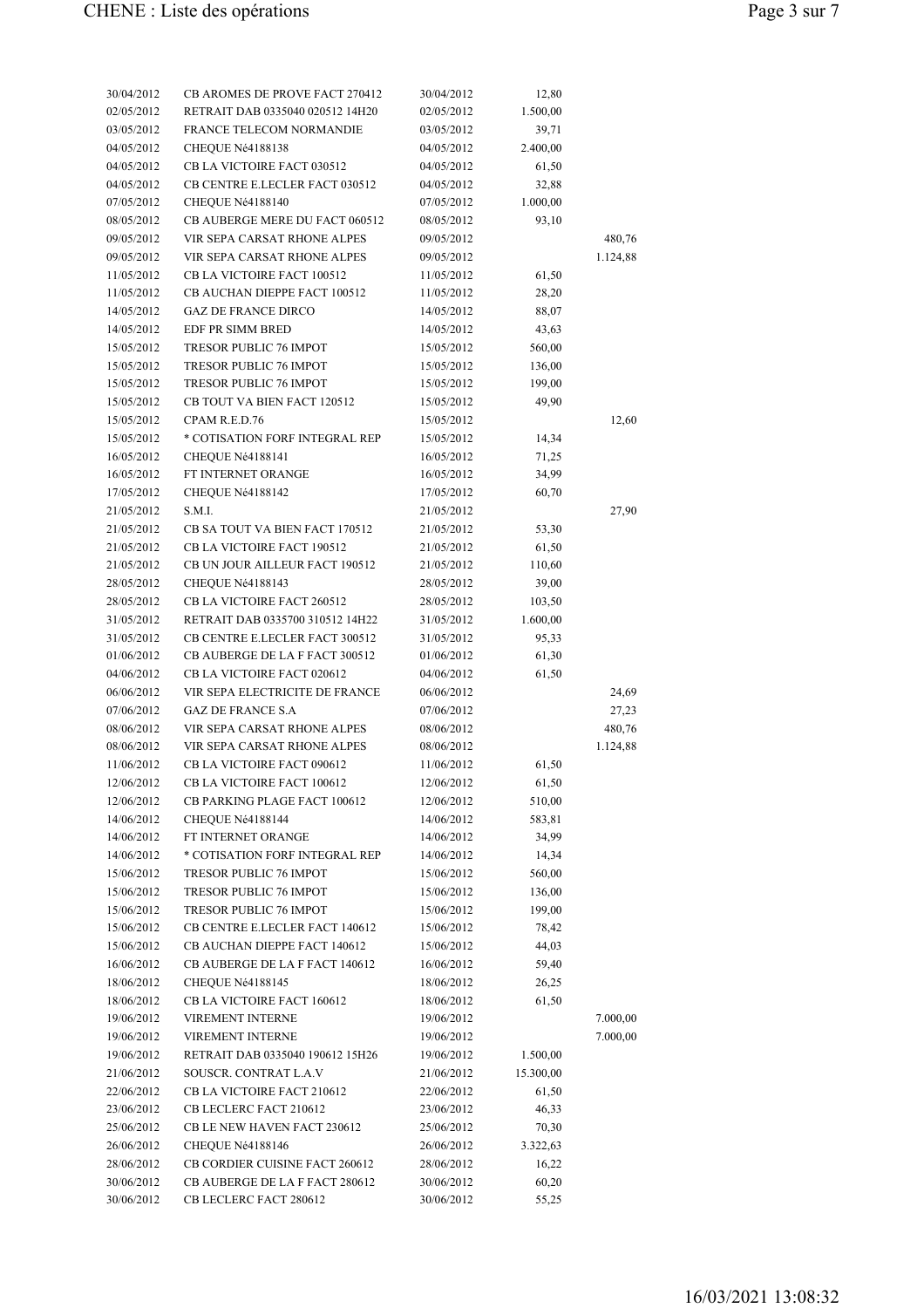| 02/07/2012               | <b>MALAKOFFMEDERIC R ARRCO</b>                       | 02/07/2012               |                  | 948,06   |
|--------------------------|------------------------------------------------------|--------------------------|------------------|----------|
| 02/07/2012               | VIR SEPA MALAKOFFMEDERIC R AGIRC                     | 02/07/2012               |                  | 8.252,30 |
| 02/07/2012               | VIR SEPA NOV ARRCO RS ALL FR                         | 02/07/2012               |                  | 151,53   |
| 02/07/2012               | VIR SEPA NOV ARRCO RS ALL FR                         | 02/07/2012               |                  | 763,86   |
| 02/07/2012               | <b>FRANCE TELECOM NORMANDIE</b>                      | 02/07/2012               | 38,61            |          |
| 03/07/2012               | CB LE NEW HAVEN FACT 300612                          | 03/07/2012               | 63,70            |          |
| 04/07/2012               | CB AROMES DE PROVE FACT 030712                       | 04/07/2012               | 22,70            |          |
| 05/07/2012               | MUTUELLE INTERPROFESSION                             | 05/07/2012               | 537,57           |          |
| 06/07/2012               | <b>ACHAT PARTS SOCIALES</b>                          | 05/07/2012               | 100,00           |          |
| 06/07/2012               | <b>ACHAT PARTS SOCIALES</b>                          | 05/07/2012               | 100,00           |          |
| 06/07/2012               | CHEQUE Né4188147                                     | 06/07/2012               | 320,63           |          |
| 06/07/2012               | <b>ACHAT PARTS SOCIALES</b>                          | 05/07/2012               |                  | 4,00     |
| 06/07/2012               | <b>ACHAT PARTS SOCIALES</b>                          | 05/07/2012               |                  | 4,00     |
| 06/07/2012               | CB LA VICTOIRE FACT 050712                           | 06/07/2012               | 61,50            |          |
| 06/07/2012               | CB AUCHAN DIEPPE FACT 050712                         | 06/07/2012               | 34,71            |          |
| 09/07/2012               | VIR SEPA CARSAT RHONE ALPES                          | 09/07/2012               |                  | 480,76   |
| 09/07/2012               | VIR SEPA CARSAT RHONE ALPES                          | 09/07/2012               |                  | 1.124,88 |
| 09/07/2012               | CB LE NEW HAVEN FACT 070712                          | 09/07/2012               | 63,70            |          |
| 10/07/2012               | RETRAIT DAB 0335040 100712 14H15                     | 10/07/2012               | 1.500,00         |          |
| 13/07/2012               | EDF PR SIMM BRED                                     | 13/07/2012               | 42,01            |          |
| 16/07/2012               | <b>TRESOR PUBLIC 76 IMPOT</b>                        | 16/07/2012               | 560,00           |          |
| 16/07/2012               | TRESOR PUBLIC 76 IMPOT                               | 16/07/2012               | 136,00           |          |
| 16/07/2012               | TRESOR PUBLIC 76 IMPOT                               | 16/07/2012               | 199,00           |          |
| 16/07/2012               | FT INTERNET ORANGE                                   | 16/07/2012               | 34,99            |          |
| 16/07/2012               | * COTISATION FORF INTEGRAL REP                       | 16/07/2012               | 14,34            |          |
| 17/07/2012               | CB LE NEW HAVEN FACT 140712                          | 17/07/2012               | 84,90            |          |
| 20/07/2012               | CB LA VICTOIRE FACT 190712                           | 20/07/2012               | 61,50            |          |
| 20/07/2012               | CB CENTRE E.LECLER FACT 190712                       | 20/07/2012               | 104,54           |          |
| 23/07/2012               | CB LE NEW HAVEN FACT 210712                          | 23/07/2012               | 78,00            |          |
| 27/07/2012               | CB LE CLOS NORMAND FACT 260712                       | 27/07/2012               | 90,00            |          |
| 31/07/2012               | <b>CB LE NEW HAVEN FACT 280712</b>                   | 31/07/2012               | 63,70            |          |
| 03/08/2012               | CB LA VICTOIRE FACT 020812                           | 03/08/2012               | 61,50            |          |
| 03/08/2012               | CB CENTRE E.LECLER FACT 020812                       | 03/08/2012               | 58,00            |          |
| 06/08/2012               | CHEQUE Né4188148                                     | 06/08/2012               | 39,00            |          |
| 06/08/2012               | CB LA MUSARDIERE FACT 040812                         | 06/08/2012               | 72,30            |          |
| 09/08/2012               | VIR SEPA CARSAT RHONE ALPES                          | 09/08/2012               |                  | 480,76   |
| 09/08/2012               | VIR SEPA CARSAT RHONE ALPES                          | 09/08/2012               |                  | 1.124,88 |
| 10/08/2012               | CB AROMES DE PROVE FACT 090812                       | 10/08/2012               | 37,10            |          |
| 10/08/2012               | CB LA VICTOIRE FACT 090812                           | 10/08/2012               | 104,00           |          |
| 10/08/2012               | CB CENTRE E.LECLER FACT 090812                       | 10/08/2012               | 44,82            |          |
| 13/08/2012               | EDF PR SIMM BRED                                     | 13/08/2012               | 42,01            |          |
| 13/08/2012               | <b>GDF SUEZ</b>                                      | 13/08/2012               | 87,08            |          |
| 13/08/2012               | * COTISATION FORF INTEGRAL REP                       | 13/08/2012               | 14,34            |          |
| 13/08/2012               | CB LE NEW HAVEN FACT 110812                          | 13/08/2012               | 63,70            |          |
| 14/08/2012               | CHEQUE Né4188150                                     | 14/08/2012               | 86,90            |          |
| 14/08/2012               | FT INTERNET ORANGE                                   | 14/08/2012               | 34,99            |          |
| 15/08/2012               | CHEQUE Né4188151                                     | 15/08/2012               | 75,94            |          |
|                          | <b>TRESOR PUBLIC 76 IMPOT</b>                        |                          |                  |          |
| 16/08/2012<br>16/08/2012 | TRESOR PUBLIC 76 IMPOT                               | 16/08/2012<br>16/08/2012 | 560,00<br>136,00 |          |
| 16/08/2012               | TRESOR PUBLIC 76 IMPOT                               | 16/08/2012               | 199,00           |          |
|                          |                                                      |                          |                  |          |
| 17/08/2012<br>18/08/2012 | CB LA VICTOIRE FACT 160812<br>CB LECLERC FACT 160812 | 17/08/2012<br>18/08/2012 | 58,00<br>49,30   |          |
|                          | CPAM R.E.D.76                                        |                          |                  |          |
| 20/08/2012<br>21/08/2012 | <b>CB RESTAURANT PORT FACT 180812</b>                | 20/08/2012<br>21/08/2012 | 75,50            | 4,60     |
|                          | S.M.I.                                               |                          |                  |          |
| 23/08/2012               |                                                      | 23/08/2012               |                  | 27,90    |
| 24/08/2012               | CB LA VICTOIRE FACT 230812                           | 24/08/2012               | 61,50            |          |
| 25/08/2012               | CB LECLERC FACT 230812                               | 25/08/2012               | 62,21            |          |
| 27/08/2012               | CB LE NEW HAVEN FACT 250812                          | 27/08/2012               | 63,70            |          |
| 28/08/2012               | CHEQUE Né4188149                                     | 28/08/2012               | 137,50           |          |
| 28/08/2012               | CPAM R.E.D.76                                        | 28/08/2012               |                  | 27,00    |
| 31/08/2012               | CPAM R.E.D.76                                        | 31/08/2012               |                  | 2,10     |
| 31/08/2012               | CB LA VICTOIRE FACT 300812                           | 31/08/2012               | 61,50            |          |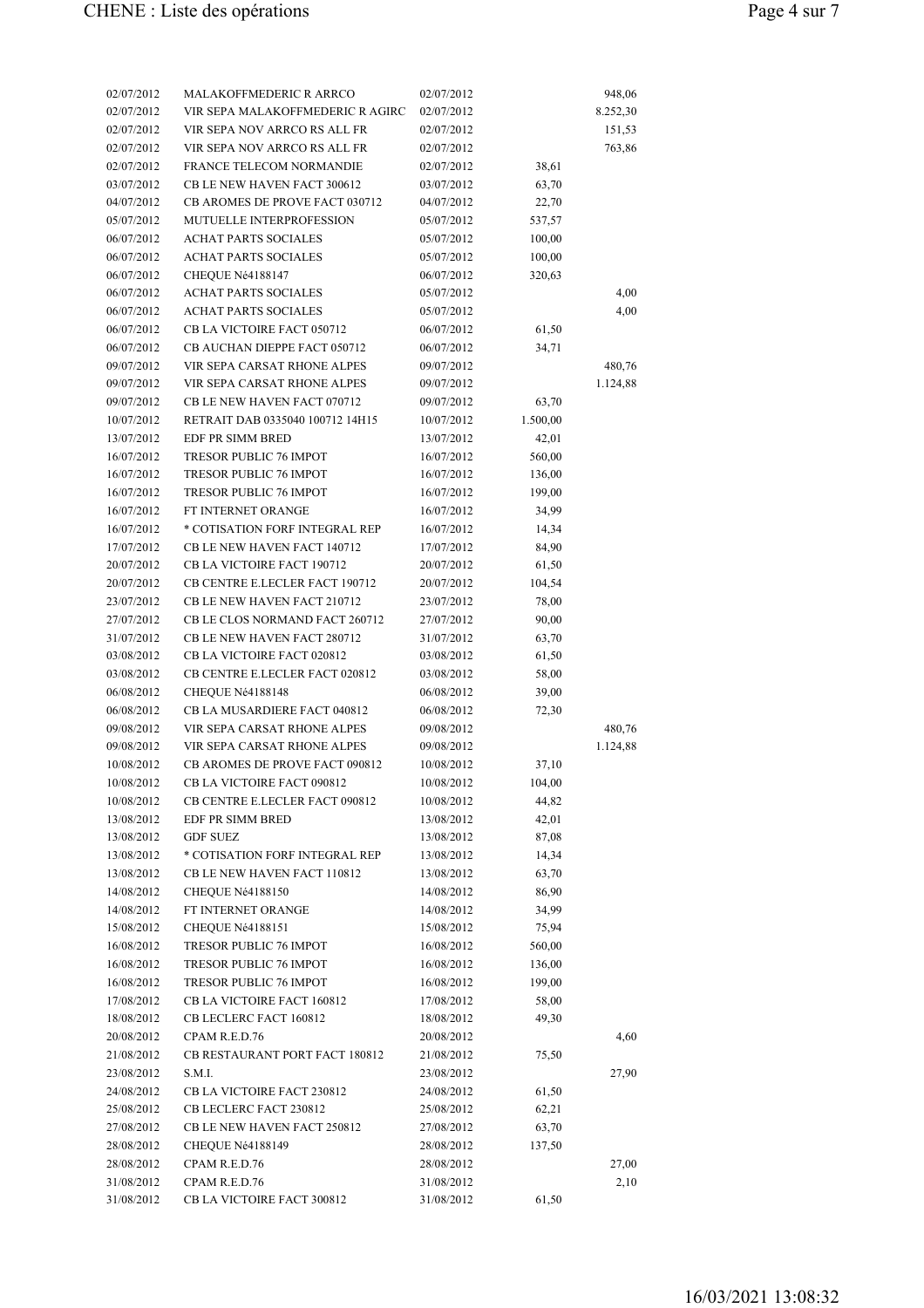| 31/08/2012               | CB CENTRE E.LECLER FACT 300812   | 31/08/2012               | 23,52    |                   |
|--------------------------|----------------------------------|--------------------------|----------|-------------------|
| 03/09/2012               | CHEQUE Né4188152                 | 03/09/2012               | 30,80    |                   |
| 03/09/2012               | <b>FRANCE TELECOM NORMANDIE</b>  | 03/09/2012               | 38,61    |                   |
| 03/09/2012               | CB LE NEW HAVEN FACT 010912      | 03/09/2012               | 63,70    |                   |
| 05/09/2012               | S.M.I.                           | 05/09/2012               |          | 27,90             |
| 07/09/2012               | CPAM R.E.D.76                    | 07/09/2012               |          | 18,50             |
| 10/09/2012               | VIR SEPA CARSAT RHONE ALPES      | 10/09/2012               |          | 1.124,88          |
| 10/09/2012               | VIR SEPA CARSAT RHONE ALPES      | 10/09/2012               |          | 480,76            |
| 11/09/2012               | S.M.I.                           | 11/09/2012               |          | 21,00             |
| 11/09/2012               | <b>GDF SUEZ</b>                  | 11/09/2012               | 87,08    |                   |
| 12/09/2012               | EDF PR SIMM BRED                 | 12/09/2012               | 42,01    |                   |
| 12/09/2012               | RETRAIT DAB 0335040 120912 11H45 | 12/09/2012               | 1.600,00 |                   |
| 12/09/2012               | * COTISATION FORF INTEGRAL REP   | 12/09/2012               | 14,65    |                   |
| 14/09/2012               | FT INTERNET ORANGE               | 14/09/2012               | 34,99    |                   |
| 17/09/2012               | <b>TRESOR PUBLIC 76 IMPOT</b>    | 17/09/2012               | 560,00   |                   |
| 17/09/2012               | TRESOR PUBLIC 76 IMPOT           | 17/09/2012               | 136,00   |                   |
| 17/09/2012               | <b>TRESOR PUBLIC 76 IMPOT</b>    | 17/09/2012               | 199,00   |                   |
| 19/09/2012               | CHEQUE Né4188153                 | 19/09/2012               | 110,40   |                   |
| 19/09/2012               | CPAM R.E.D.76                    | 19/09/2012               |          | 11,60             |
| 19/09/2012               | CB DR COUDURIER FACT 170912      | 19/09/2012               | 95,66    |                   |
| 20/09/2012               | RETRAIT DAB 0335040 200912 09H59 | 20/09/2012               | 1.500,00 |                   |
| 20/09/2012               | CB CARREFOUR CITY FACT 190912    | 20/09/2012               | 38,77    |                   |
| 20/09/2012               | CB TOUT VA BIEN FACT 190912      | 20/09/2012               | 38,90    |                   |
| 21/09/2012               | CPAM R.E.D.76                    | 21/09/2012               |          | 93,66             |
| 21/09/2012               | CB AROMES DE PROVE FACT 200912   | 21/09/2012               | 58,50    |                   |
| 24/09/2012               | S.M.I.                           | 24/09/2012               |          | 27,90             |
| 25/09/2012               | CB LE NEW HAVEN FACT 220912      | 25/09/2012               | 60,20    |                   |
| 29/09/2012               | CB LA VICTOIRE FACT 270912       | 29/09/2012               | 61,50    |                   |
| 29/09/2012               | CB CENTRE E.LECLER FACT 270912   | 29/09/2012               | 103,85   |                   |
| 29/09/2012               | CB PHARMACIE FACT 270912         | 29/09/2012               | 41,70    |                   |
| 01/10/2012               | MALAKOFFMEDERIC R ARRCO          | 01/10/2012               |          | 948,06            |
| 01/10/2012               | VIR SEPA NOV ARRCO RS ALL FR     | 01/10/2012               |          | 763,86            |
| 01/10/2012               | VIR SEPA NOV ARRCO RS ALL FR     | 01/10/2012               |          |                   |
|                          | VIR SEPA MALAKOFFMEDERIC R AGIRC |                          |          | 151,53            |
| 01/10/2012<br>02/10/2012 | CPAM R.E.D.76                    | 01/10/2012               |          | 8.252,30<br>14,10 |
|                          | RETRAIT DAB 0335040 021012 14H33 | 02/10/2012               |          |                   |
| 02/10/2012               |                                  | 02/10/2012               | 1.500,00 |                   |
| 02/10/2012               | CB LE NEW HAVEN FACT 290912      | 02/10/2012               | 60,20    |                   |
| 04/10/2012               | S.M.I.                           | 04/10/2012<br>05/10/2012 |          | 27,90             |
| 05/10/2012               | MUTUELLE INTERPROFESSION         |                          | 537,57   |                   |
| 05/10/2012               | CB CENTRE E.LECLER FACT 041012   | 05/10/2012               | 86,71    |                   |
| 05/10/2012               | CB LA VICTOIRE FACT 041012       | 05/10/2012               | 61,50    |                   |
| 08/10/2012               | CHEQUE Né4188155                 | 08/10/2012               | 39,00    |                   |
| 09/10/2012               | VIR SEPA CARSAT RHONE ALPES      | 09/10/2012               |          | 1.124,88          |
| 09/10/2012               | VIR SEPA CARSAT RHONE ALPES      | 09/10/2012               |          | 480,76            |
| 09/10/2012               | CPAM R.E.D.76                    | 09/10/2012               |          | 38,90             |
| 10/10/2012               | CHEQUE Né4188154                 | 10/10/2012               | 416,50   |                   |
| 11/10/2012               | RETRAIT DAB 0335040 111012 15H34 | 11/10/2012               | 1.500,00 |                   |
| 12/10/2012               | <b>GDF SUEZ</b>                  | 12/10/2012               | 87,08    |                   |
| 15/10/2012               | S.M.I.                           | 15/10/2012               |          | 42,10             |
| 15/10/2012               | EDF PR SIMM BRED                 | 15/10/2012               | 42,01    |                   |
| 15/10/2012               | TRESOR PUBLIC 76 IMPOT           | 15/10/2012               | 484,00   |                   |
| 15/10/2012               | TRESOR PUBLIC 76 IMPOT           | 15/10/2012               | 136,00   |                   |
| 15/10/2012               | TRESOR PUBLIC 76 IMPOT           | 15/10/2012               | 199,00   |                   |
| 15/10/2012               | * COTISATION FORF INTEGRAL REP   | 15/10/2012               | 14,65    |                   |
| 16/10/2012               | FT INTERNET ORANGE               | 16/10/2012               | 35,50    |                   |
| 17/10/2012               | CHEQUE Né4188156                 | 17/10/2012               | 101,03   |                   |
| 18/10/2012               | CB LA VICTOIRE FACT 171012       | 18/10/2012               | 61,50    |                   |
| 18/10/2012               | CB CENTRE E.LECLER FACT 171012   | 18/10/2012               | 101,35   |                   |
| 20/10/2012               | CB UN JOUR AILLEUR FACT 181012   | 20/10/2012               | 708,00   |                   |
| 22/10/2012               | CB COUP DE TORCHON FACT 201012   | 22/10/2012               | 74,50    |                   |
| 22/10/2012               | CB DECLIC FACT 201012            | 22/10/2012               | 119,90   |                   |
| 23/10/2012               | RETRAIT DAB 0335040 231012 15H26 | 23/10/2012               | 1.500,00 |                   |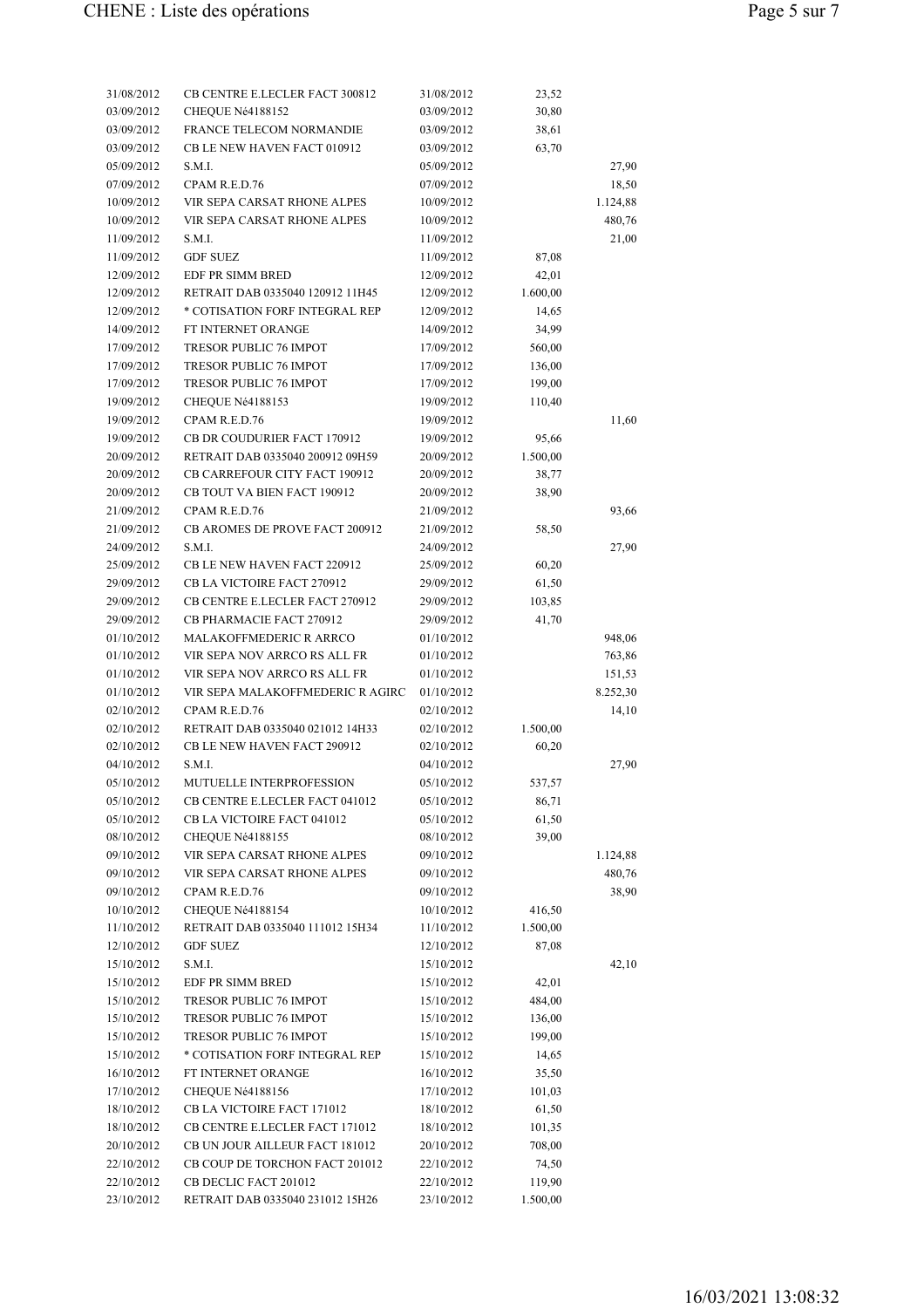| 24/10/2012 | S.M.I.                              | 24/10/2012 |          | 101,03   |
|------------|-------------------------------------|------------|----------|----------|
| 26/10/2012 | CB LA VICTOIRE FACT 251012          | 26/10/2012 | 61,50    |          |
| 27/10/2012 | CB LECLERC FACT 251012              | 27/10/2012 | 79,60    |          |
| 27/10/2012 | CB UN JOUR AILLEUR FACT 251012      | 27/10/2012 | 30,00    |          |
| 29/10/2012 | S.M.I.                              | 29/10/2012 |          | 2,52     |
| 02/11/2012 | FRANCE TELECOM NORMANDIE            | 02/11/2012 | 39,04    |          |
| 02/11/2012 | CB PHARMACIE FACT 311012            | 02/11/2012 | 68,63    |          |
| 02/11/2012 | CB LE NEW HAVEN FACT 011112         | 02/11/2012 | 63,80    |          |
| 07/11/2012 | RETRAIT DAB 0335040 071112 15H32    | 07/11/2012 | 1.600,00 |          |
| 08/11/2012 | RETRAIT DAB 0335640 081112 15H51    | 08/11/2012 | 500,00   |          |
| 09/11/2012 | CHEQUE Né4188157                    | 09/11/2012 | 16,50    |          |
| 09/11/2012 | VIR SEPA CARSAT RHONE ALPES         | 09/11/2012 |          | 1.124,88 |
| 09/11/2012 | VIR SEPA CARSAT RHONE ALPES         | 09/11/2012 |          | 480,76   |
| 10/11/2012 | CB LECLERC FACT 081112              | 10/11/2012 | 90,95    |          |
| 12/11/2012 | <b>GDF SUEZ</b>                     | 12/11/2012 | 87,08    |          |
| 12/11/2012 | EDF AVP SIMM BNPP                   | 12/11/2012 | 42,01    |          |
| 13/11/2012 | CB LE NEW HAVEN FACT 101112         | 13/11/2012 | 63,80    |          |
| 13/11/2012 | * COTISATION FORF INTEGRAL REP      | 13/11/2012 | 14,65    |          |
| 14/11/2012 | FT INTERNET ORANGE                  | 14/11/2012 | 34,99    |          |
| 15/11/2012 | TRESOR PUBLIC 76 IMPOT              | 15/11/2012 | 28,00    |          |
| 15/11/2012 | TRESOR PUBLIC 76 IMPOT              | 15/11/2012 | 61,00    |          |
| 30/11/2012 | CPAM R.E.D.76                       | 30/11/2012 |          | 15,56    |
| 30/11/2012 | RETRAIT DAB 0335040 301112 15H12    | 30/11/2012 | 1.190,00 |          |
| 30/11/2012 | RETRAIT DAB 0335040 301112 15H13    | 30/11/2012 | 910,00   |          |
| 05/12/2012 | CHEQUE Né4188158                    | 05/12/2012 | 908,57   |          |
| 05/12/2012 | S.M.I.                              | 05/12/2012 |          | 12,45    |
| 05/12/2012 | CB DVM INFORMATIQU FACT 041212      | 05/12/2012 | 37,90    |          |
| 05/12/2012 | CB FLUNCH FACT 041212               | 05/12/2012 | 20,30    |          |
| 05/12/2012 | <b>CB AUCHAN DIEPPE FACT 041212</b> | 05/12/2012 | 111,97   |          |
| 10/12/2012 | VIR SEPA CARSAT RHONE ALPES         | 10/12/2012 |          | 1.124,88 |
| 10/12/2012 | VIR SEPA CARSAT RHONE ALPES         | 10/12/2012 |          | 480,76   |
| 11/12/2012 | RETRAIT DAB 0335040 111212 15H14    | 11/12/2012 | 2.100,00 |          |
| 12/12/2012 | <b>GDF SUEZ</b>                     | 12/12/2012 | 87,08    |          |
| 13/12/2012 | <b>EDF AVP SIMM BNPP</b>            | 13/12/2012 | 42,01    |          |
| 13/12/2012 | * COTISATION FORF INTEGRAL REP      | 13/12/2012 | 14,65    |          |
| 14/12/2012 | FT INTERNET ORANGE                  | 14/12/2012 | 35,56    |          |
| 19/12/2012 | RETRAIT DAB 0335040 191212 10H47    | 19/12/2012 | 1.200,00 |          |
| 19/12/2012 | RETRAIT DAB 0335330 191212 14H29    | 19/12/2012 | 900,00   |          |
| 19/12/2012 | CB CHOCOLATERIE RO FACT 181212      | 19/12/2012 | 51,50    |          |
| 20/12/2012 | CB FLUNCH FACT 191212               | 20/12/2012 | 14,60    |          |
| 20/12/2012 | CB AUCHAN DIEPPE FACT 191212        | 20/12/2012 | 172,51   |          |
| 20/12/2012 | CB PHARMACIE FACT 181212            | 20/12/2012 | 78,55    |          |
| 21/12/2012 | CHEQUE Né4188159                    | 21/12/2012 | 33,60    |          |
| 24/12/2012 | CHEQUE Né4188160                    | 24/12/2012 | 42,00    |          |
| 27/12/2012 | RETRAIT DAB 0335630 271212 10H07    | 27/12/2012 | 1.600,00 |          |
| 02/01/2013 | VIR SEPA MALAKOFFMEDERIC R AGIR     | 02/01/2013 |          | 8.252,30 |
| 02/01/2013 | VIR SEPA MALAKOFFMEDERIC R ARRC     | 02/01/2013 |          | 948,06   |
| 02/01/2013 | VIR SEPA NOV ARRCO RS ALL FR        | 02/01/2013 |          | 151,51   |
| 02/01/2013 | VIR SEPA NOV ARRCO RS ALL FR        | 02/01/2013 |          | 763,83   |
| 03/01/2013 | FRANCE TELECOM NORMANDIE            | 03/01/2013 | 38,61    |          |
| 03/01/2013 | <b>INTERETS CREDITEURS</b>          | 01/01/2013 |          | 80,65    |
| 05/01/2013 | CB PHARMACIE FACT 030113            | 05/01/2013 | 49,62    |          |
| 08/01/2013 | VIREMENT INTERNE                    | 08/01/2013 |          | 3.500,00 |
| 08/01/2013 | VIREMENT INTERNE                    | 08/01/2013 |          | 3.500,00 |
| 08/01/2013 | RETRAIT DAB 0335040 080113 14H26    | 08/01/2013 | 2.100,00 |          |
| 08/01/2013 | CB CORDIER CUISINE FACT 040113      | 08/01/2013 | 500,00   |          |
| 09/01/2013 | CHEQUE Né4188161                    | 09/01/2013 | 381,73   |          |
| 09/01/2013 | VIR SEPA CARSAT RHONE ALPES         | 09/01/2013 |          | 480,76   |
| 09/01/2013 | VIR SEPA CARSAT RHONE ALPES         | 09/01/2013 |          | 1.124,88 |
| 10/01/2013 | CB LA VICTOIRE FACT 090113          | 10/01/2013 | 61,50    |          |
| 10/01/2013 | CB CENTRE E.LECLER FACT 090113      | 10/01/2013 | 46,27    |          |
| 11/01/2013 | MUTUELLE INTERPROFESSION            | 11/01/2013 | 623,58   |          |